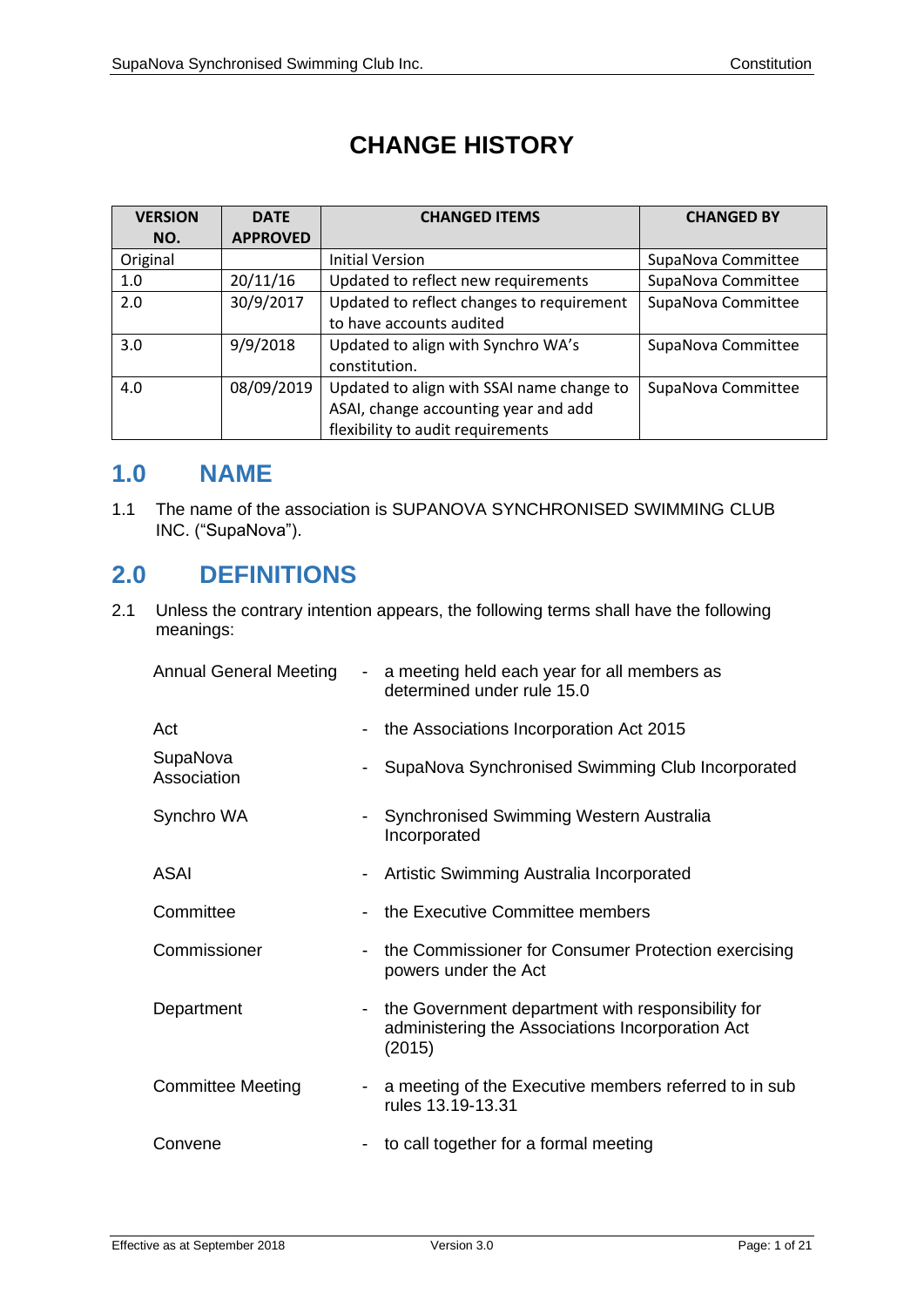| <b>Financial Year</b>           |                          | a period not exceeding 15 months fixed by the<br>Committee, being a period commencing on the date of<br>incorporation of the Association and ending on 30<br>June; and thereafter each period commencing 1 July<br>and ending on 30 June in the following year                                                                                                                                                                                                                                                                                                                       |
|---------------------------------|--------------------------|--------------------------------------------------------------------------------------------------------------------------------------------------------------------------------------------------------------------------------------------------------------------------------------------------------------------------------------------------------------------------------------------------------------------------------------------------------------------------------------------------------------------------------------------------------------------------------------|
| <b>General Meeting</b>          |                          | a meeting to which all members are invited                                                                                                                                                                                                                                                                                                                                                                                                                                                                                                                                           |
| Member                          |                          | a member of the Association                                                                                                                                                                                                                                                                                                                                                                                                                                                                                                                                                          |
| <b>Ordinary Resolution</b><br>- |                          | a resolution other than a special resolution                                                                                                                                                                                                                                                                                                                                                                                                                                                                                                                                         |
| Poll                            |                          | voting conducted in written form (as opposed to a show<br>of hands)                                                                                                                                                                                                                                                                                                                                                                                                                                                                                                                  |
| <b>Special General Meeting</b>  | $\sim$                   | a General Meeting other than the Annual General<br>Meeting held to address a specific purpose                                                                                                                                                                                                                                                                                                                                                                                                                                                                                        |
| <b>Special Resolution</b>       | $\overline{\phantom{a}}$ | has the meaning given by section 51 of the Act, that is:                                                                                                                                                                                                                                                                                                                                                                                                                                                                                                                             |
|                                 |                          | A resolution is a special resolution if it is passed at a<br>general meeting of an incorporated association; and by<br>the votes of not less than three-fourths of the members<br>of the Association who are entitled under the rules of<br>the Association to vote and vote in person or, where<br>proxies or postal votes are allowed by the rules of the<br>Association by proxy or postal vote, at a General<br>Meeting of which notice specifying the intention to<br>propose the resolution as a special resolution was<br>given in accordance with those rules.               |
|                                 |                          | At a meeting at which a resolution proposed as a<br>special resolution is submitted, a declaration by the<br>person presiding that the resolution has been passed<br>as a special resolution shall be evidence of the fact<br>unless, during the meeting at which the resolution is<br>submitted, a poll is demanded in accordance with the<br>rules of the Association or, if the rules do not make<br>provision as to the manner in which a poll may be<br>demanded, by at least 10% ofmembers of the<br>Association present in person or, where proxies are<br>allowed, by proxy. |
|                                 |                          | If a poll is held, a declaration by the person presiding<br>as to the result of a poll is evidence of the matter so<br>declared.                                                                                                                                                                                                                                                                                                                                                                                                                                                     |
| President                       | $\blacksquare$           | in relation to the proceedings at a General<br>(a)<br>Meeting, the person presiding at the General<br>Meeting in accordance with sub rule 13.19; or                                                                                                                                                                                                                                                                                                                                                                                                                                  |
|                                 |                          | (b) otherwise than in relation to the proceedings<br>referred to in paragraph (a), the person referred to<br>in sub rule 13.19 or, if that person is unable to<br>perform his or her functions, the Vice-President                                                                                                                                                                                                                                                                                                                                                                   |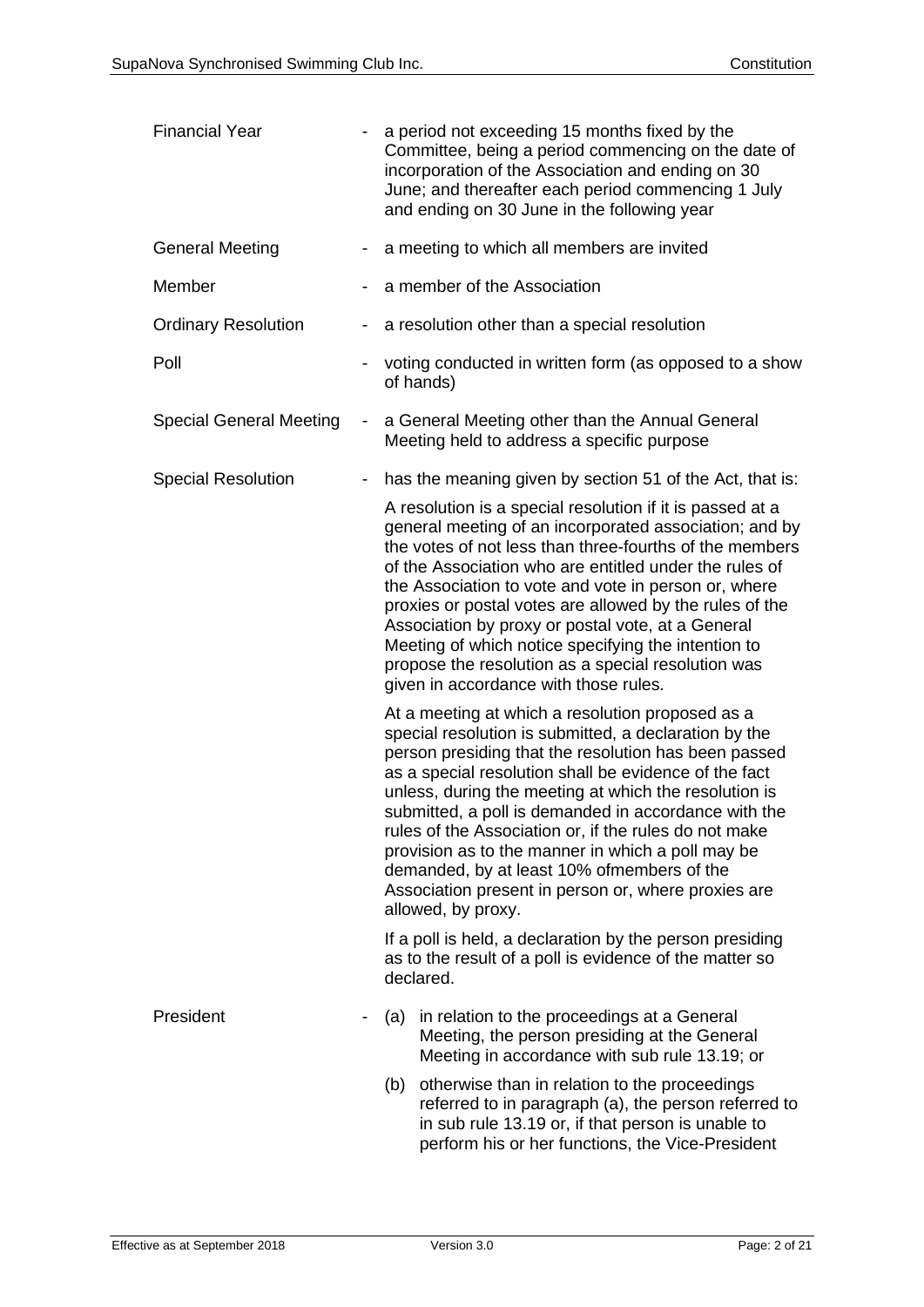| Vice-President | - the Vice-President referred to in sub rules 13.19  |
|----------------|------------------------------------------------------|
| Secretary      | - the Secretary referred to in sub rule 13.20;       |
| Treasurer      | - means the Treasurer referred to in sub rule 13.21; |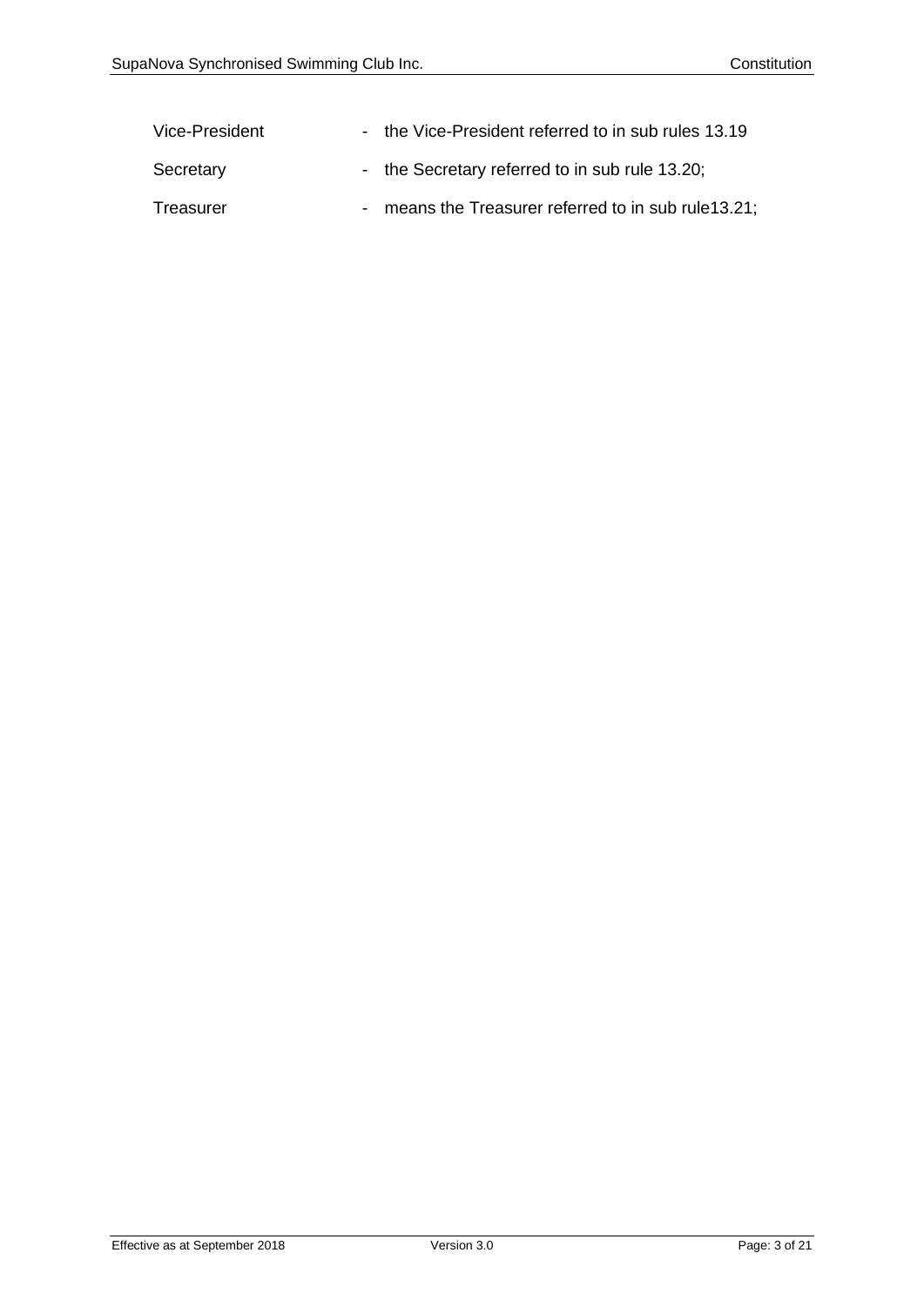## **3.0 OBJECTS**

The purpose of the Association is:

- 3.1 To teach and develop synchronised swimming figures and routines to competitive members.
- 3.2 To provide non-competitive programs.
- 3.3 To conduct and partake in competitions and displays.
- 3.4 To assist with the development of Coaches.
- 3.5 To promote the sport of synchronised swimming amongst members of the community.
- 3.6 To raise money to fulfil the purposes of the Association.

## **4.0 ATTAINING OBJECTS**

4.1 The Association shall be empowered to do all things necessary for the attainment of the objects of the Association.

# **5.0 APPLICATION OF INCOME**

SupaNova Synchronised Swimming Club Inc. is a non-profit organisation. The purposes of the Association will be carried out without gain or profit to its members and any profits shall be used in promoting its purposes.

- 5.1 The income and property of SupaNova shall be applied solely towards the promotion of the Objects.
- 5.2 No portion of the income or property of SupaNova shall be paid or transferred, directly or indirectly by way of dividend, bonus or otherwise to any Member.
- 5.3 No remuneration or other benefit in money or money's worth shall be paid or given by SupaNova to any Member who holds any office in SupaNova.
- 5.4 Nothing contained in 5.2 or 5.3 shall prevent payment in good faith to any Member:
	- (a) for any services actually rendered to SupaNova whether as an employee or otherwise;
	- (b) for goods supplied to SupaNova in the ordinary and usual course of business;
	- (c) of interest in money borrowed from any Member;
	- (d) of rent for premises demised or let by any Member to SupaNova;
	- (e) for any out-of-pocket expenses incurred by the Members on behalf of SupaNova;

provided that any such payment shall not exceed the amount ordinarily payable between ordinary commercial parties dealing at arm's length in a similar transaction.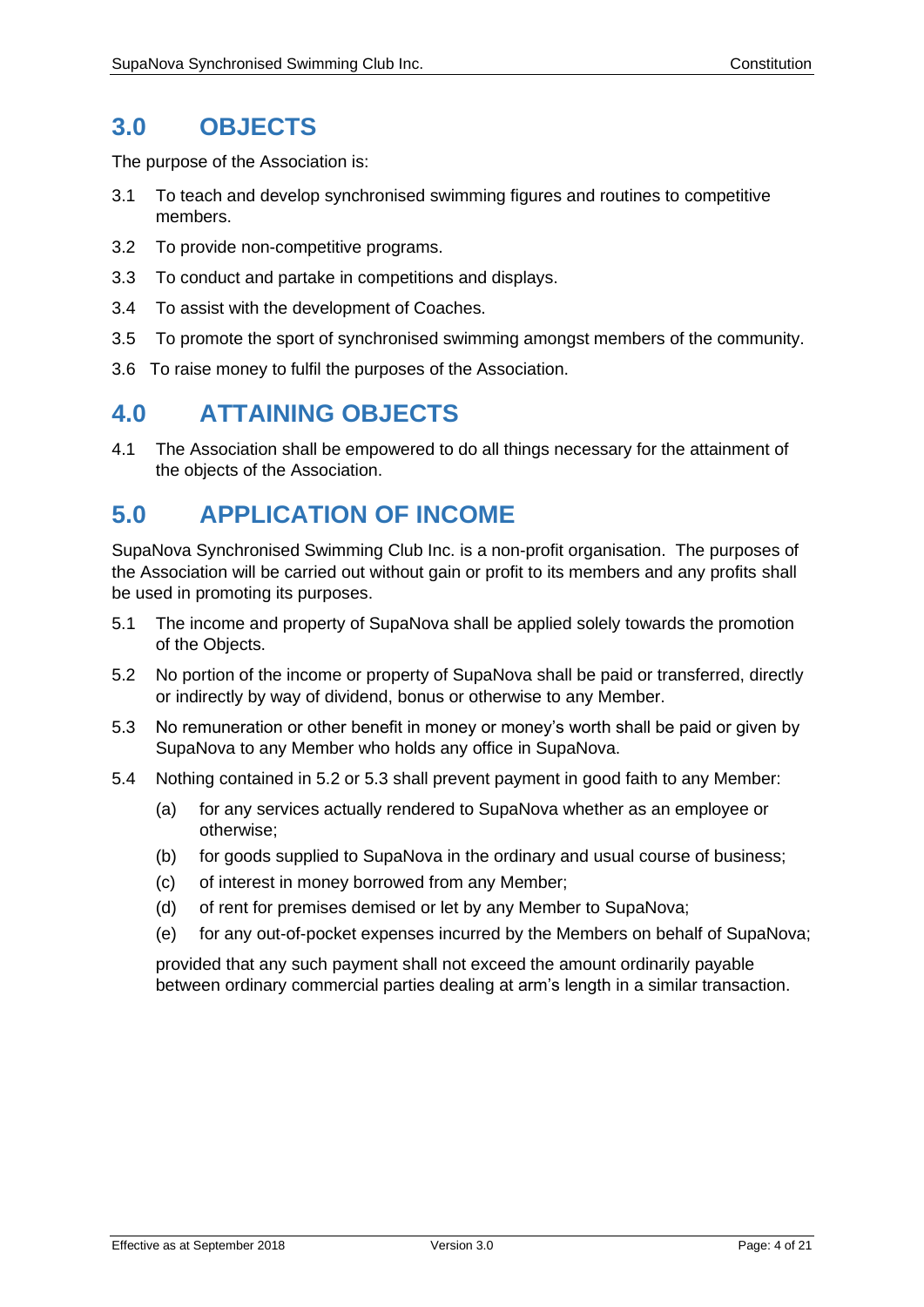# **6.0 POWERS OF THE ASSOCIATION (AS CONFERRED BY SECTION 14 OF THE ACT)**

The powers conferred on the Association are the same as those conferred by Section 14 of the Act, so that subject to the Act and any additions, exclusions or modifications inserted below, the Association may do all things necessary or convenient for carrying out its objects and purposes, and in particular, may:

- 6.1 Acquire, hold, deal with and dispose of any real or personal property;
- 6.2 Open and operate bank accounts;
- 6.3 Invest its money:
	- (i) in any security in which trust monies may be invested; or
	- (ii) in any other manner authorised by the rules of the Association.
- 6.4 Borrow money upon such terms and conditions as the Association thinks fit;
- 6.5 Give such security for the discharge of liabilities incurred by the Association as the Association thinks fit;
- 6.6 Appoint agents and employees to transact any business of the Association on its behalf for reward or otherwise;
- 6.7 Enter into any other contract it considers necessary or desirable;
- 6.8 Act as trustee and accept and hold real and personal property upon trust, but does not have power to do any act or thing as a trustee that, if done otherwise than as a trustee, would contravene this Act or the rules of the Association.
- 6.9 Build, construct, erect, maintain, alter and repair any premises building or other structure of any kind and to furnish, equip and improve the same for use by the Association;
- 6.10 Accept donations and gifts in accordance with the objects of the Association;
- 6.11 Print and publish any information by any media including newsletters, social and electronic media, newspapers, articles or leaflets for promotion of the Association;
- 6.12 Provide gifts and prizes in accordance with the objects of the Association;
- 6.13 Organise social events for Members and the promotion of the Association; and
- 6.14 To enter into any other contract the Association considers necessary or desirable.

# **7.0 QUALIFICATIONS FOR MEMBERSHIP OF ASSOCIATION**

- 7.1 Membership of the Association is open to any person who wishes to further the interests of the Association;
- 7.2 Any person seeking membership shall make application to the Committee, and the Committee shall determine whether the applicant is successful or not;
- 7.3 Each person admitted to the membership shall be;
	- 7.3.1 Bound by the Constitution and by laws of the Association;
	- 7.3.2 Entitled to all advantages and privileges of membership; and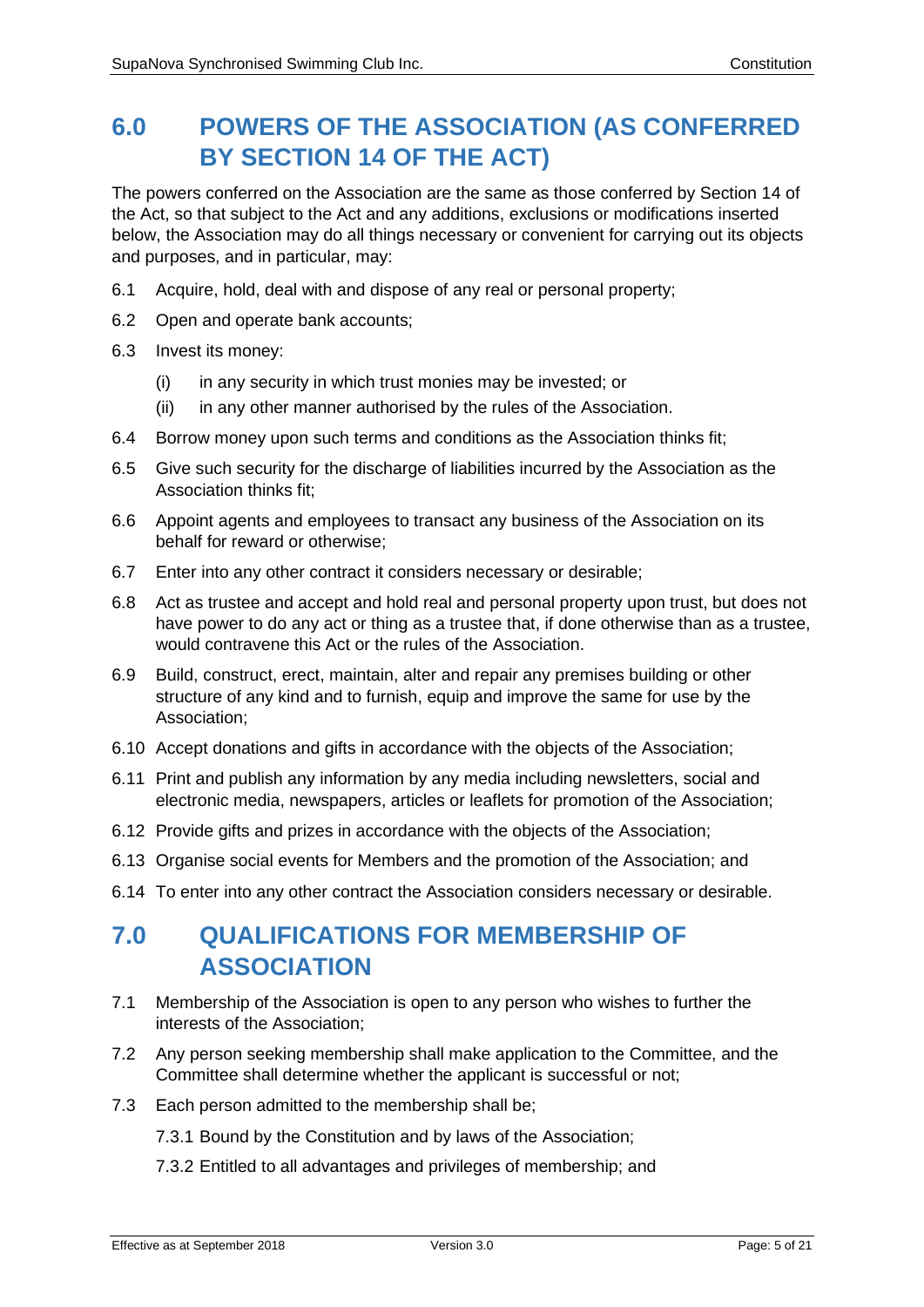- 7.3.3 Liable for membership fees and subscriptions as may be fixed by the Association.
- 7.4 The Committee members must consider each application made under sub-rule 7.2 at a Committee meeting and must at the Committee meeting or the next Committee meeting accept or reject that application.
- 7.5 An applicant whose application for membership of the Association is rejected under sub-rule 7.2 must, if he or she wishes to appeal against that decision, give notice to the Secretary of his or her intention to do so within a period of 14 days from the date he or she is advised of the rejection.
- 7.6 When notice is given under sub-rule 7.5, the Association in a General Meeting no later than the next Annual General Meeting, must either confirm or set aside the decision of the Committee to reject the application, after having afforded the applicant who gave that notice a reasonable opportunity to be heard by, or to make representations in writing to, the Association in the General Meeting.

# **8.0 REGISTER OF MEMBERS OF ASSOCIATION**

- 8.1 The Registrar, on behalf of the Association, must comply with section 53 of the Act by ensuring the setup and ongoing maintenance, in an up to date condition (changes must be registered within 28 days of the change occurring), a Register of the members of the Association and their postal, residential or email addresses and, upon the request of a member of the association, shall make the Register available for the inspection of the member and the member may make a copy of or take an extract from the Register but shall have no right to remove the Register for that purpose.
- 8.2 The Register shall be kept and maintained at the Registrar's place of residence, or at such other place as the Committee determines and approves at a Committee meeting.
- 8.3 The Registrar must cause the name of a person who dies or who ceases to be a member under rule 7.0 to be deleted from the Register of members referred to in sub-rule 8.1.
- 8.4 The Registrar shall provide prompt and regular updates of the Register to Synchro WA when requested by the Synchro WA Executive.
- 8.5 Having regard to privacy and confidentiality considerations, an extract of the Register, excluding the address of any Member or office bearer, shall be available for inspection (but not copying) by a Member upon reasonable request.

### **9.0 MEMBERSHIP CATEGORIES**

9.1 ORDINARY MEMBER

Any person who is not a Swimmer and has been accepted by the Committee as per sub rule 7.4; Parents and Guardians of a Swimmer member qualify for membership under this clause.

9.2 SWIMMER MEMBER

Any person who has registered and been approved by the Committee as per sub rule 7.4. Swimmer members under the age of 18 years shall have no voting rights.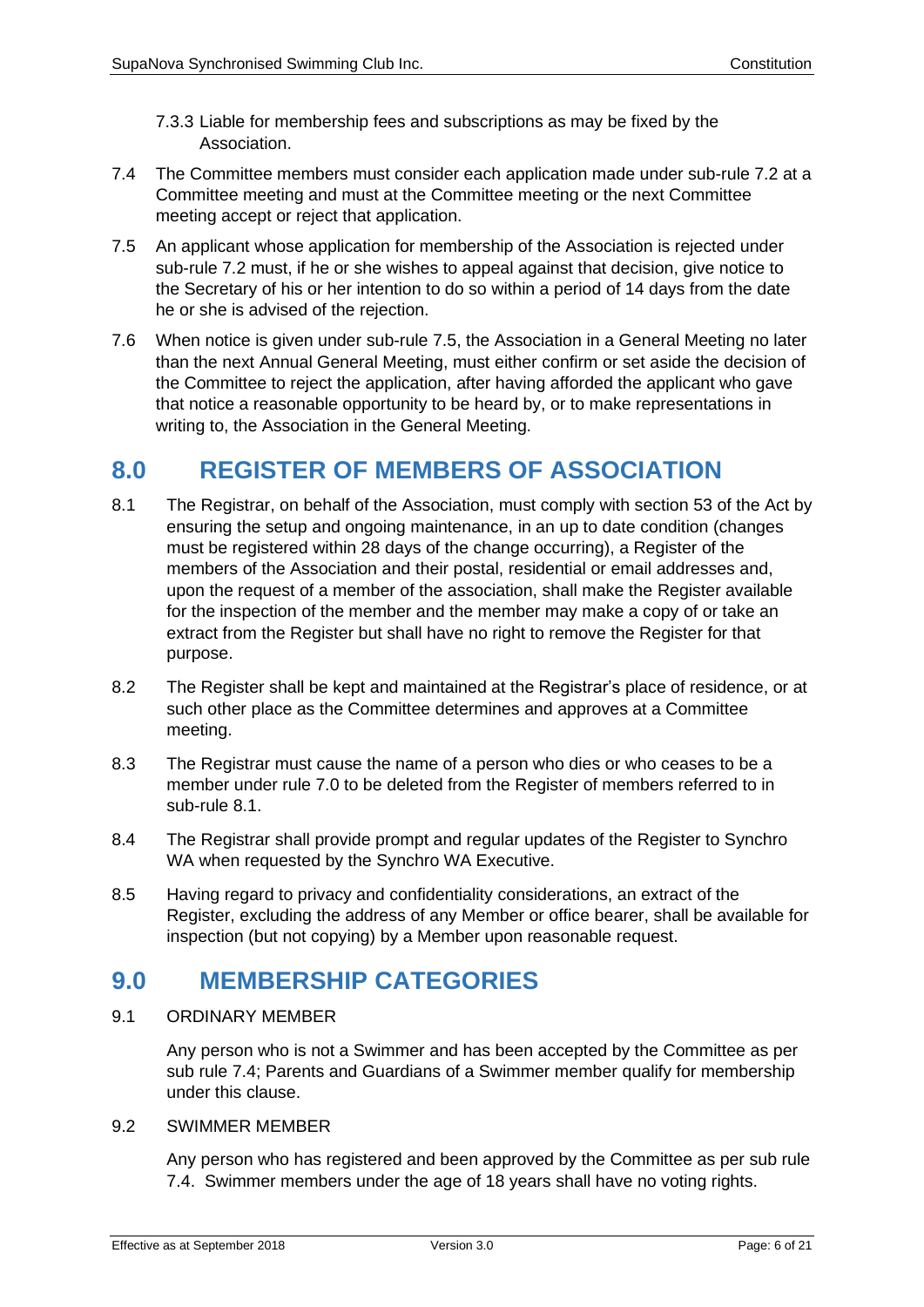#### 9.3 LIFE MEMBER

The Committee may elect any member as a Life Member who has given outstanding service to the Association or sport. Any Member may nominate a person to the Committee for consideration for Life Membership.

#### 9.4 AFFILIATED CLUBS OR TEAMS

A club or team desirous of becoming an affiliated club or team must make application in accordance with the rules of the Association. Such application must be lodged with the Association Secretary on or before a date as determined by the Committee of the Association. Each affiliated club or team may appoint or elect a delegate as his or her representative to meetings of the Committee, at the discretion of the Committee, in a non-voting, non-advisory role.

### **10.0 SUBSCRIPTIONS**

- 10.1 Membership fees shall be paid on an annual basis by a date decided by the Executive Committee. Only financial members will be able to swim for the Club. The Executive Committee has the power to override this Clause.
- 10.2 Monthly fees shall be paid within 14 days from the date of the Invoice. Only financial members will be able to swim for the Club. The Executive Committee has the power to override this Clause.
- 10.3 Subject to sub-rule 10.4, a member whose subscription is not paid within 3 months after the relevant date fixed by the Committee or under sub-rule 10.2 ceases on the expiry of that period to be a member, unless the Executive Committee decides otherwise.
- 10.4 A person exercises all the rights and obligations of a member for the purposes of these rules if his or her subscription is paid on or before the relevant date fixed by the Committee or under sub-rule 10.2 or within 3 months thereafter, or such other time as the Executive Committee allows.
- 10.5 If a Swimmer Member joins after 1 December, their annual fee may be halved at the discretion of the Executive Committee.

### **11.0 TERMINATION OF MEMBERSHIP**

- 11.1 Membership of the Association may be terminated upon:
	- (a) receipt by an Executive Committee member of a notice in writing from a member of his or her resignation from the Association. Such person remains liable to pay to the Association the amount of any subscription due and payable by that person to the Association but unpaid at the date of termination; or
	- (b) non-payment by a member of his or her subscription fees within 3 months of the date fixed by the Executive Committee for fees to be paid, unless the Executive Committee decides otherwise in accordance with sub rule 10.3; or
	- (c) expulsion of a member in accordance with sub rule 12.0.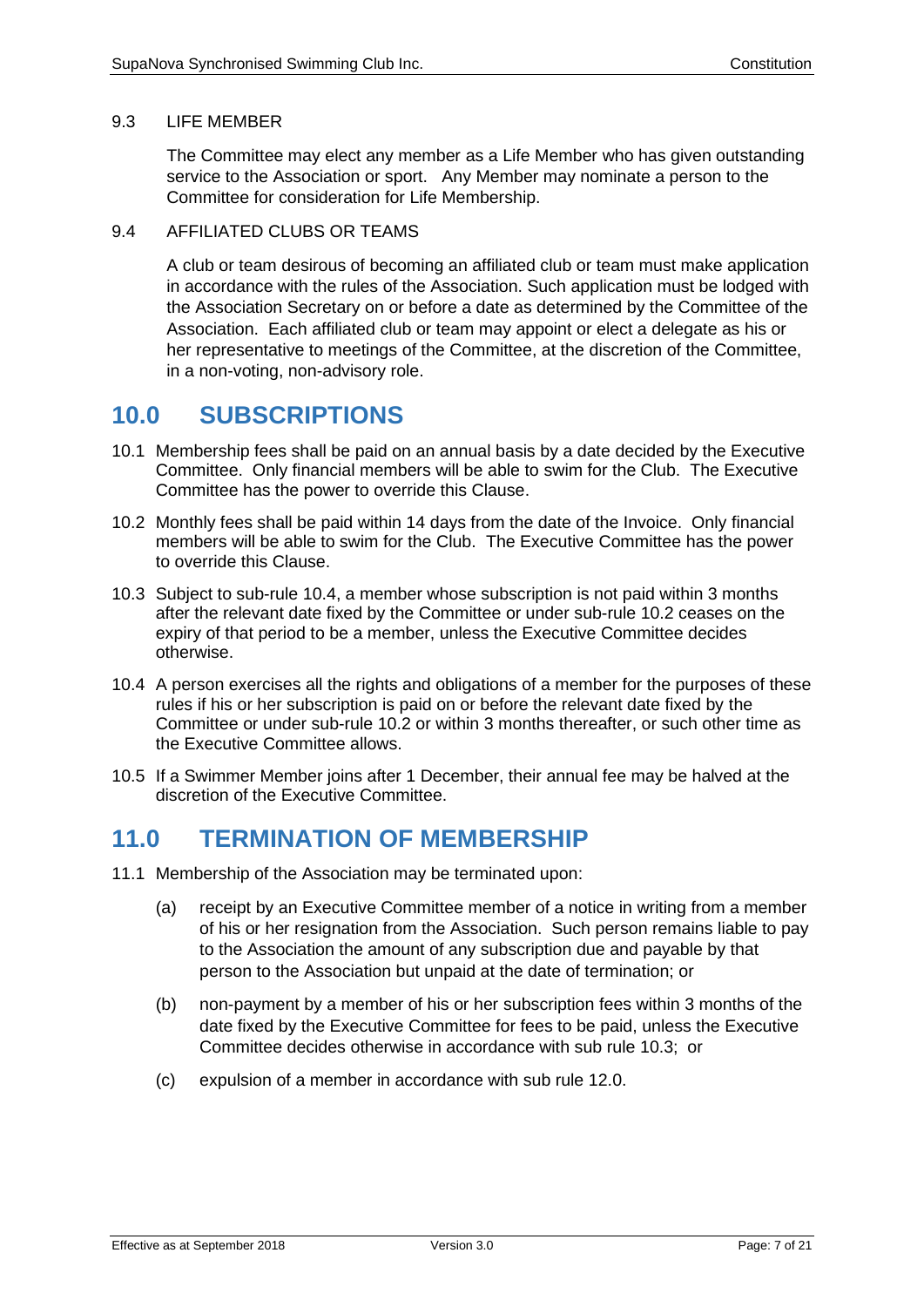#### 11.2 Forfeiture of Rights

A member (including an Affiliated Member) who or which ceases to be a Member, for whatever reason, shall forfeit all right in and claim upon SupaNova and its property including Intellectual Property. Any SupaNova documents, records or other property in the possession, custody or control of that Member shall be returned to the SupaNova Secretary or President immediately.

# **12.0 SUSPENSION OR EXPULSION OF MEMBERS FROM THE ASSOCIATION**

- 12.1 If the Executive Committee considers that a member should be suspended or expelled from membership of the Association because his or her conduct is detrimental to the interests of the Association, the Executive Committee must communicate, either orally or in writing, to the member-
	- (a) notice of the proposed suspension or expulsion and of the time, date and place of the Committee meeting at which the question of that suspension or expulsion will be decided; and
	- (b) particulars of that conduct,

not less than 30 days before the date of the Committee meeting referred to in paragraph (a).

- 12.2 At the Committee meeting referred to in a notice communicated under sub-rule 12.1(a), the Committee may, having afforded the member concerned a reasonable opportunity to be heard by, or to make representations in writing to, the Committee, suspend or expel or decline to suspend or expel that member from membership of the Association and must, forthwith after deciding whether or not to suspend or expel that member, communicate that decision in writing to that member.
- 12.3 Subject to sub-rule 12.5, a member has his or her membership suspended or ceases to be a member 14 days after the day on which the decision to suspend or expel a member is communicated to him or her under sub-rule 12.2.
- 12.4 A member who is suspended or expelled under sub-rule 12.2 must, if he or she wishes to appeal against that suspension or expulsion, give notice to a member of the Executive Committee of his or her intention to do so within the period of 14 days referred to in sub-rule 12.3.
- 12.5 When notice is given under sub-rule 12.4-
	- (a) the Association in a General Meeting, must either confirm or set aside the decision of the Committee to suspend or expel the member, after having afforded the member who gave that notice a reasonable opportunity to be heard by, or to make representations in writing to, the Association in the General Meeting; and
	- (b) the member who gave that notice is not suspended or does not cease to be a member unless and until the decision of the Committee to suspend or expel him or her is confirmed under this sub-rule.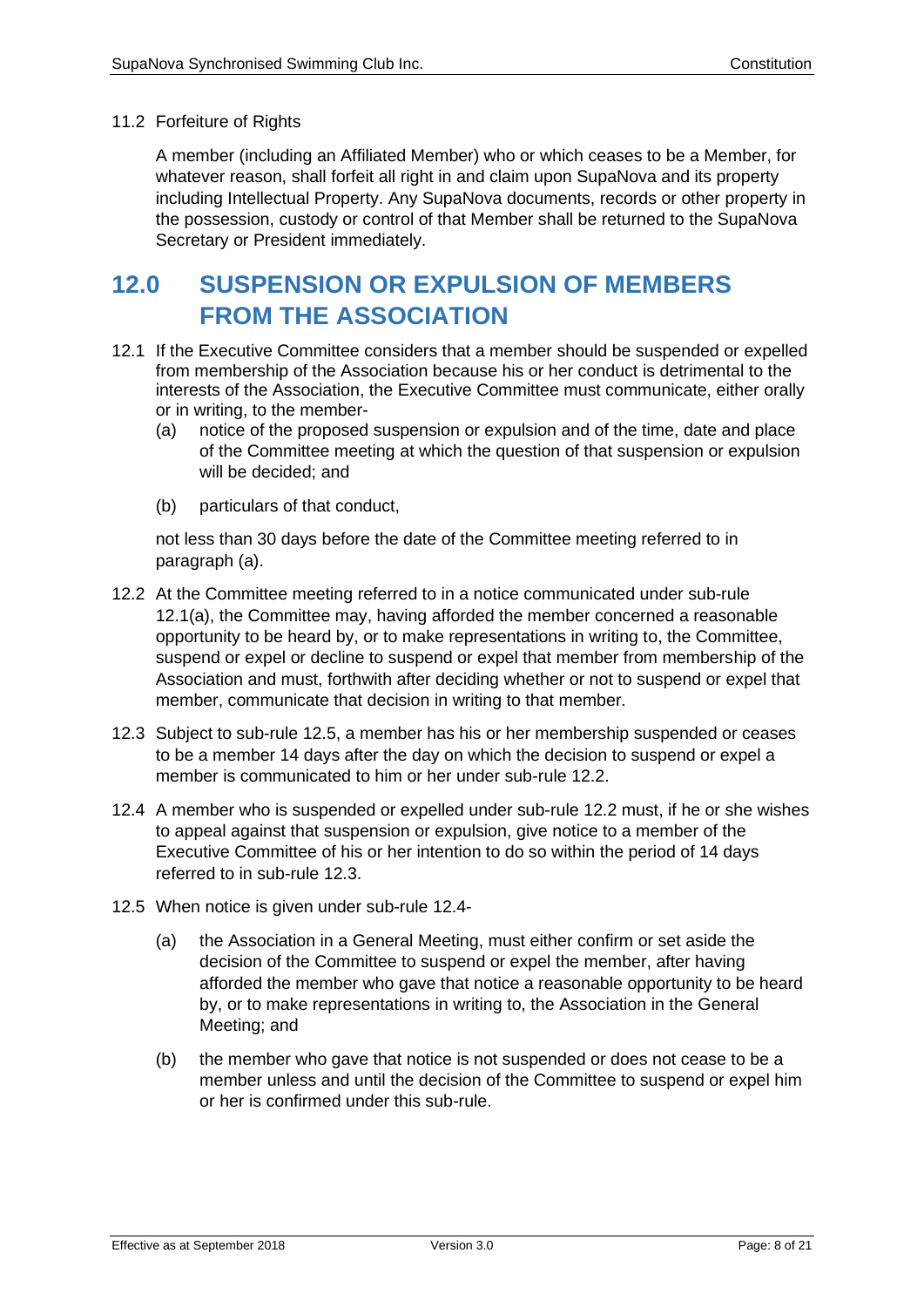# **13.0 COMMITTEE**

### **Executive Committee**

- 13.1 Executive of the Association shall be vested in the Executive Committee (referred to in this rule as "the Committee") elected by the members at the Annual General Meeting or appointed as set in sub rule 13.15 and consisting of:
	- 13.1.1 a President;
	- 13.1.2 a Vice-President;
	- 13.1.3 a Secretary;
	- 13.1.4 a Treasurer;
	- 13.1.5 a Registrar;
	- 13.1.6 two Directors;
- 13.2 The following members may also be members of the Committee of the Association, at the discretion of the Committee, in non-voting, non-advisory roles but do not need to be elected:
	- 13.3.1 Club delegates
	- 13.3.2 Coordinators
- 13.3 No person shall hold more than one position on the Committee at any one time.
- 13.4 A person shall cease to be a member of the Committee at the conclusion of their elected term as specified in sub rule 13.6.
- 13.5 Committee positions will be entitled to manage for a 1 year term before re-election except for the President who is on a 2 year term.
- 13.6 Once a member of the Committee has completed their term as defined in sub rule 13.5, they will be eligible for re-election into the same position.
- 13.7 A quorum of the Committee shall be 4 Committee members.
- 13.8 If the President is unable to attend, then the Vice-President must be in attendance
- 13.9 The President can delegate another elected Committee member to chair the meeting.
- 13.10A member of the Committee may lose his or her seat on the Committee if they are absent from three or more meetings without leave of absence.
- 13.11 Subject to sub-rule 13.5, a Committee member's term will be from his or her election at an Annual General Meeting until the election referred to in sub-rule 13.5, but he or she is eligible for re-election to membership of the Committee.
- 13.12 A person who is eligible for election or re-election under this rule may:
	- (a) propose or second himself or herself for election or re-election; and
	- (b) vote for himself or herself.
- 13.13 If the number of persons nominated for election to membership of the Committee does not exceed the number of vacancies in that membership to be filled:
	- (a) the Secretary must report accordingly to; and
	- (b) the President must declare those persons to be duly elected as members of the Committee at the Annual General Meeting concerned.
- 13.14 Nominations for any vacancies on the Committee may be accepted from the floor of the Annual General Meeting. If such nominations from the floor do not exceed the number of vacancies, the President must declare those persons to be duly elected as members of the Committee. Where the number of nominations from the floor exceeds the remaining number of vacancies on the Committee, elections for those positions must be conducted.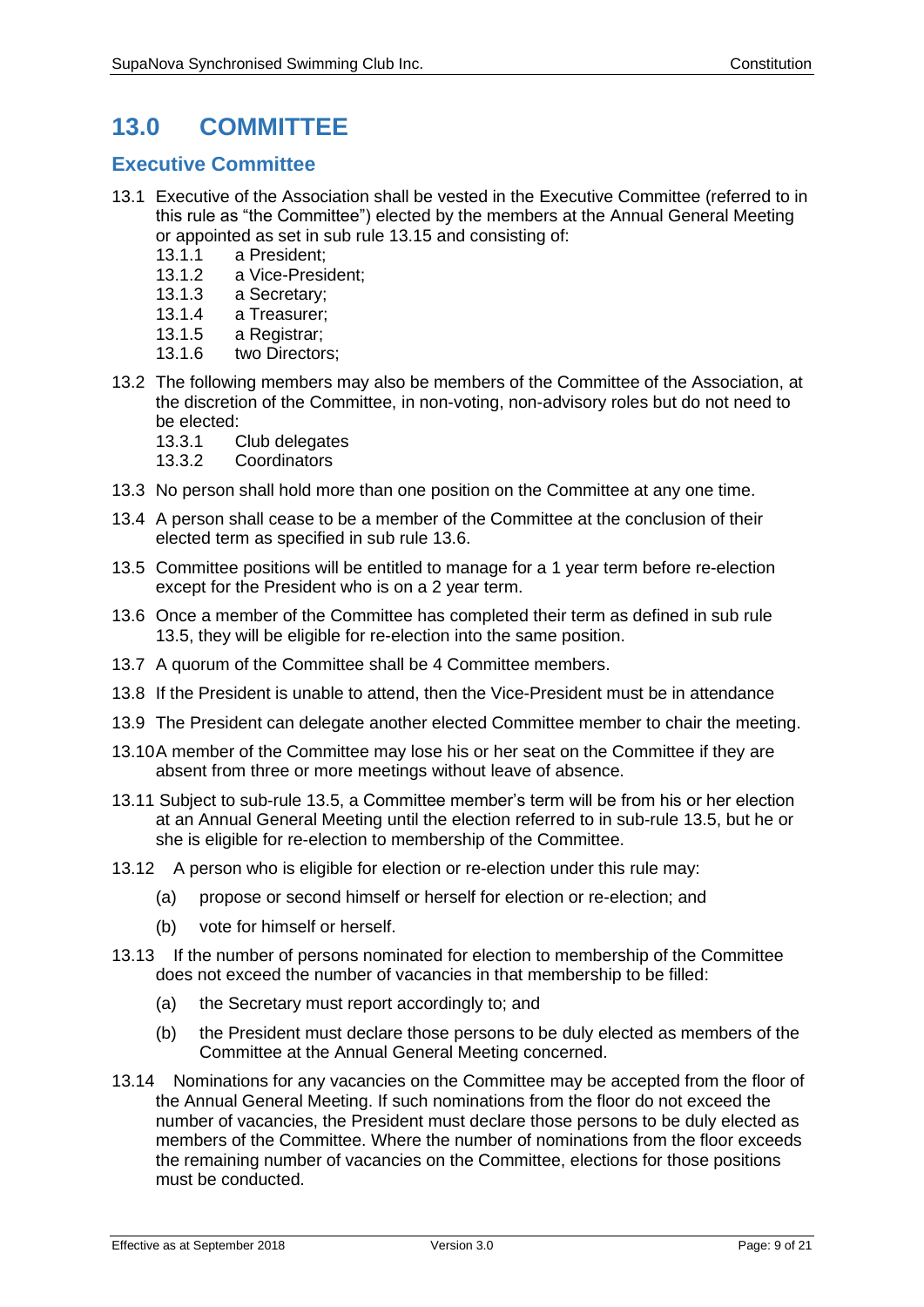- 13.15 If a vacancy remains on the Committee after the application of sub-rule 13.11, or when a casual vacancy occurs in the membership of the Committee:
	- (a) the Committee may appoint a member to fill that vacancy; and
	- (b) a member appointed under this sub-rule will
		- (i) hold office until the election at the next Annual General Meeting and
		- (ii) be eligible for election to membership of the Committee, at the next following Annual General Meeting.
- 13.16 The Committee may delegate, in writing, to one or more sub-committees (consisting of such member or members of the Association as the Committee thinks fit) the exercise of such functions of the Committee as are specified in the delegation other than:
	- (a) the power of delegation; and
	- (b) a function which is a duty imposed on the Committee by the Act or any other law.
- 13.17 Any delegation under sub-rule 13.15 may be subject to such conditions and limitations as to the exercise of that function or as to time and circumstances as are specified in the written delegation and the Committee may continue to exercise any function delegated.
- 13.18 The Committee may, in writing, revoke wholly or in part any delegation under subrule 13.15.

### **President and Vice-President**

13.19 The President or, in his/her absence, the Vice-President shall:

- (a) be the senior spokesperson on behalf of the Association representing it to further the objectives of the Association;
- (b) in conjunction with other Committee members, monitor and review the current Strategic plan with attention to new and emerging issues;
- (c) liaise with affiliated Associations , Synchro WA and ASAI;
- (d) in conjunction with the other Committee members endeavour to secure sponsorship for the Association;
- (e) the President shall be the Chairperson at all General Meetings.
- (f) in the event of the absence of the President from a General Meeting or Committee meeting, the Vice-President shall assume the role.
- (g) in the event of the absence from a General Meeting or a Committee meeting of both the President and the Vice-President, the meeting will be postponed.
- (h) other activities as may be deemed necessary from time to time.

#### **Secretary**

13.20 The Secretary shall:

- (a) co-ordinate the correspondence of the Association;
- (b) keep full and correct minutes of the proceedings of the Committee and of the Association;
- (c) unless the Committee resolves otherwise at a Committee meeting, have custody of all books, documents, records and registers of the Association other than those required by rule 13 to be kept and maintained by, or in the custody of, the Treasurer or the Registrar; and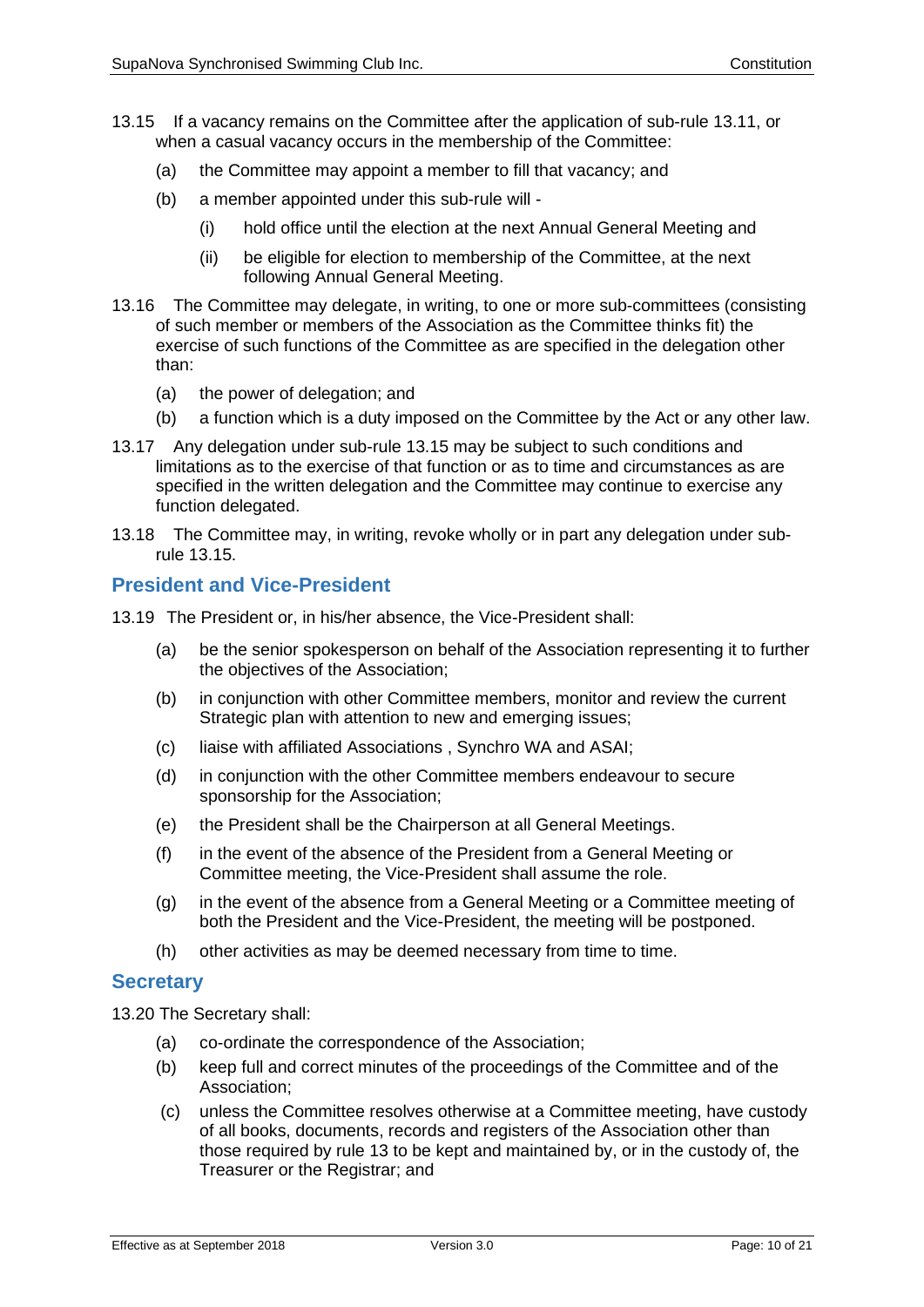(d) perform such other duties as are imposed by these rules on the Secretary.

#### **Treasurer**

13.21 The Treasurer shall:

- (a) be responsible for the receipt of all moneys paid to or received by him or her on behalf of the Association;
- (b) pay all moneys referred to in paragraph (a) into such account or accounts of the Association as the Committee may from time to time direct;
- (c) make payments from the funds of the Association with the authority of the Committee and in so doing ensure that all payments over a value determined by the Committee are approved by himself or herself and at least one other authorised Committee member.
- (d) comply on behalf of the Association with sections 66, 67, 68, 69 and 70 of the Act with respect to the accounting records of the Association by:
	- (i) keeping such accounting records as correctly record and explain the financial transactions and financial position of the Association;
	- (ii) keeping its accounting records in such manner as will enable true and fair accounts of the Association to be prepared from time to time;
	- (iii) keeping its accounting records in such manner as will enable true and fair accounts of the Association to be conveniently and properly audited if required; and
	- (iv) submitting to members at each Annual General Meeting of the Association accounts of the Association showing the financial position of the Association at the end of the immediately preceding financial year.
- (e) whenever directed to do so by the President, submit to the Committee a report, balance sheet or financial statement in accordance with that direction;
- (f) unless the Committee resolve otherwise, have custody of all securities, books and documents of a financial nature and accounting records of the Association, including those referred to in paragraphs (d) and (e); and
- (g) perform such other duties as are imposed by these rules on the Treasurer.

### **Registrar**

13.22 The Treasurer shall:

- (a) comply on behalf of the Association with:
	- (i) section 53 of the Act with respect to the Register of members of the Association, as referred to in rule 8;
	- (ii) section 54 of the Act by keeping and maintaining in an up to date condition the rules of the Association and, upon the request of a member of the Association, must make available those rules for the inspection of the member and the member may make a copy of or take an extract from the rules but will have no right to remove the rules for that purpose; and
	- (iii) section 58 of the Act by maintaining a record of:
		- (A) the names and residential or email addresses of the persons who hold the offices of the Association provided for by these rules, including all offices held by the persons who constitute the Committee and persons who are authorised to use the common seal of the Association under rule 22; and
		- (B) having regard to privacy and confidentiality considerations, an extract of the Register, excluding the residential address of any Member or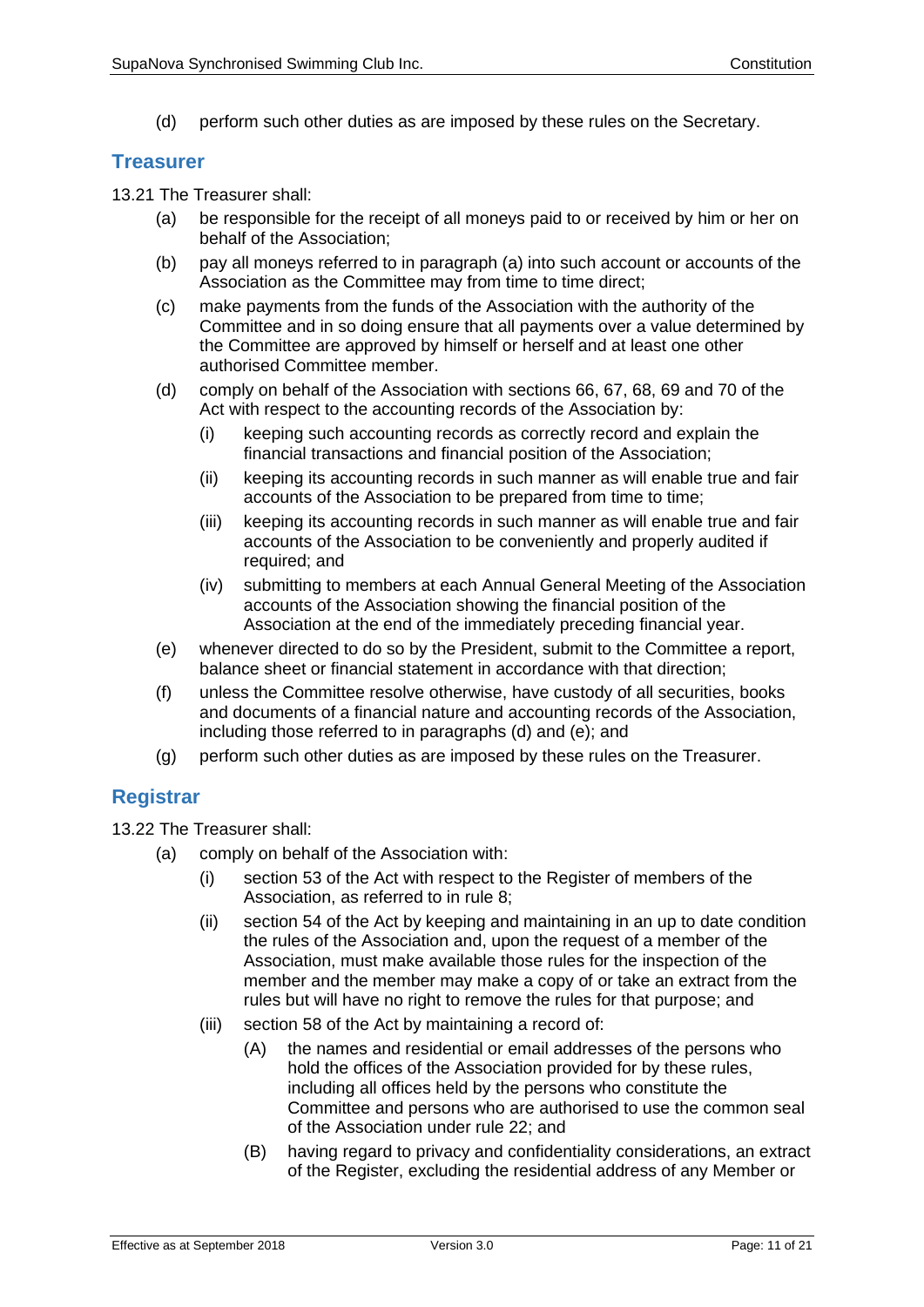Office Bearer, shall be made available for inspection by a Member upon reasonable request. The Member may take a copy of the extract but shall have no right to remove the record for that purpose.

### **Director**

- 13.23 The Director shall:
	- (a) represent the interests of SupaNova to further the objectives of the Association; and
	- (b) be available for meetings and liaison for the purposes of management of the business, policy and affairs of the Association.

### **Vacancies in Committee**

- 13.24 A casual vacancy occurs in the office of a Committee member and that office becomes vacant if the Committee member:
	- 13.24.1 dies;
	- 13.24.2 resigns by notice in writing delivered to the President or, if the Committee member is the President, to the Vice-President, and that resignation is accepted by resolution of the Committee;
	- 13.24.3 is convicted of an offence under the Act;
	- 13.24.4 is permanently incapacitated by mental or physical ill-health;
	- 13.24.5 ceases to be a member of the Association;
	- 13.24.6 is the subject of a resolution passed by a General Meeting of members terminating his or her appointment as a Committee member.
	- 13.24.7 is absent from more than:
		- (i) 3 consecutive Committee meetings; or
		- (ii) 3 Committee meetings in the same financial year without tendering an apology to the person presiding at each of those Committee meetings; of which meetings the member received notice, and the Committee has resolved to declare the office vacant;

### **Meetings**

- 13.25 The Committee must meet together for the dispatch of business not less than 10 times in each year and the President, or at least half the members of the Committee, may at any time convene a meeting of the Committee.
- 13.26 Each Committee member has a deliberative vote. Only those in elected roles are eligible to vote.
- 13.27 A question arising at a Committee meeting must be decided by a majority of votes, but, if there is no majority, the person presiding at the Committee meeting will have a casting vote in addition to his or her deliberative vote.
- 13.28 Subject to these rules, the procedure and order of business to be followed at a Committee meeting must be determined by the Committee members present at the Committee meeting.
- 13.29 As required under sections 42 and 43 of the Act, a Committee member having any direct or indirect pecuniary interest in a contract, or proposed contract, made by, or in the contemplation of, the Committee (except if that pecuniary interest exists only by virtue of the fact that the member of the Committee is a member of a class of persons for whose benefit the Association is established), must: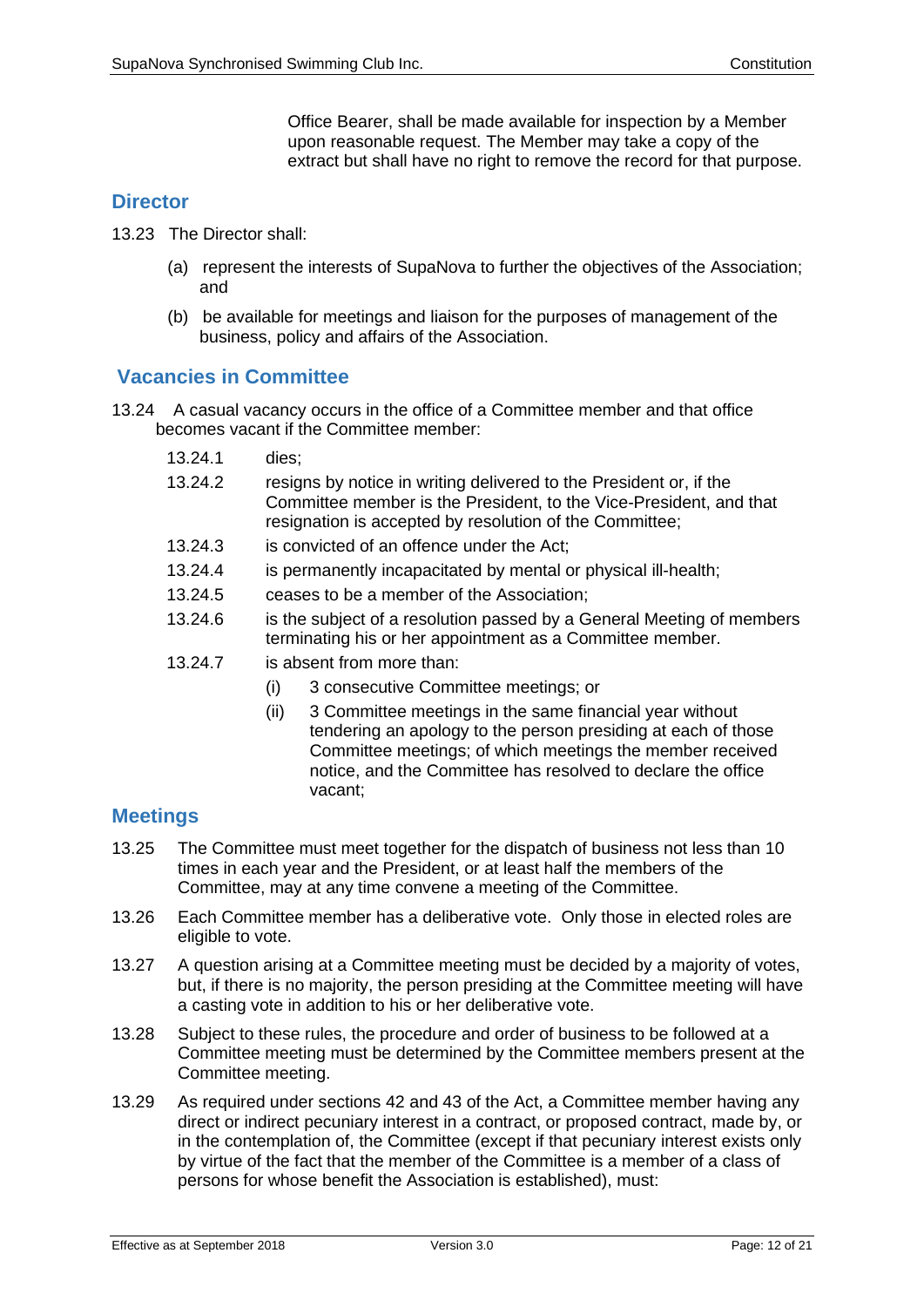- (a) as soon as he or she becomes aware of that interest, disclose the nature and extent of his or her interest to the Committee; and
- (b) not take part in any deliberations or decision of the Committee with respect to that contract.
- 13.30 Sub-rule 13.29 (a) does not apply with respect to a pecuniary interest that exists only by virtue of the fact that the member of the Committee is an employee of the Association.
- 13.31 The Secretary must cause every disclosure made under sub-rule 13.29 (a) by a member of the Committee to be recorded in the minutes of the meeting of the Committee at which it is made.

### **Powers of the Committee**

- 13.32 The Committee shall carry out the day-to-day running of the Association and shall have the power to:
	- 13.32.1 Administer the finances, appoint bankers, appoint external consultants if and when required, and direct the opening of banking accounts for specific purposes and to transfer funds from one account to another, and to close any such account;
	- 13.32.2 Fix the manner in which such banking accounts shall be operated upon, providing the Executive Committee passes all payments;
	- 13.32.3 Fix fees and subscriptions payable by members and decide such levies, fines and charges as is deemed necessary and advisable, and to enforce payment thereof;
	- 13.32.4 Adjudicate on all matters brought before it which in any way affect the Association;
	- 13.32.5 Cause minutes to be made of all proceedings at meetings of the Committee and General Meetings of members;
	- 13.32.6 Make, amend and rescind rulings and bylaws;
	- 13.32.7 Have the power to form and appoint any subcommittee/s as required for specific purposes;
	- 13.32.8 May at their discretion employ a person or persons to carry out certain duties required by the Association, at salaries or remunerations for such period of time, as may be deemed necessary;
	- 13.32.9 Should a vacancy occur on the Committee during the season, the Committee shall appoint a successor until the next Annual General Meeting.
	- 13.32.10 Appoint an officer/s or agent of the Committee to have custody of the Association's records, documents and securities.

### **14.0 AUDITOR**

- 14.1 The Executive Committee shall appoint an auditor if required.
- 14.2 Where appointed, the auditor shall examine and audit all the books and accounts of the Association annually, and have the power to call for all books, papers, accounts, receipts etc., of the Association and report thereon to the Annual General Meeting.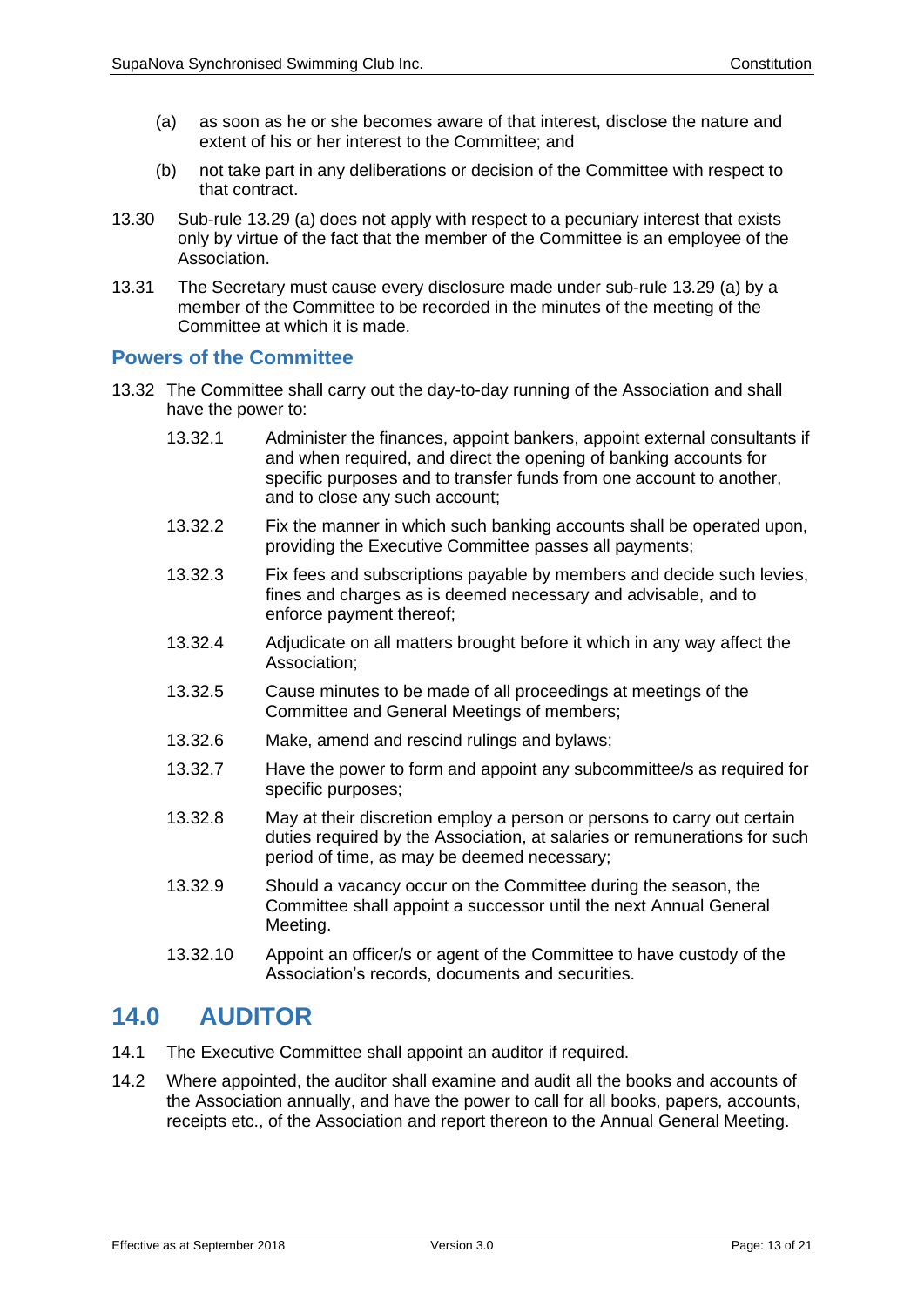## **15.0 ANNUAL GENERAL MEETING**

- 15.1 The Annual General Meeting of the Association must be held within four months of the end of the Club's financial year.
- 15.2 The Secretary shall give at least fourteen (14) days' notice of the date of the Annual General Meeting to members.
- 15.3 All members may attend the Annual General Meeting.
- 15.4 The quorum at the Annual General Meeting shall be a minimum of 5 members. If, at the end of 30 minutes after the time appointed in the notice for the opening of the Meeting, there be no quorum, the meeting shall stand and adjourn for one week. If at such meeting there is no quorum, those members present shall be competent to discharge the business of the meeting.
- 15.5 The agenda for an Annual General Meeting shall consist of but not be limited to:

Opening of Meeting **Apologies** Confirmation of Minutes of previous Annual General Meeting Presentation of SupaNova's Annual Report including Presidents Report and Treasurer's Statement Election of Executive Vote of Thanks to Outgoing Executive Notice/s of Motion Urgent General Business **Closure** 

### **16.0 GENERAL MEETING**

- 16.1 General Meetings
	- 16.1.1 General Meetings may be called by the Executive Committee or on the written request of a minimum of 20% of Members of the Association.
	- 16.1.2 The Secretary shall give at least 7 days' notice of the date of the General Meeting to the members. Notice of General Meetings shall set out clearly the business for which the meeting has been called. No other business shall be dealt with at that General Meeting.
	- 16.1.3 The quorum at the General Meeting shall be a minimum of 25% of members.

#### 16.2 The Committee-

- (a) may at any time convene a special General Meeting;
- (b) must convene Annual General Meetings within the time limits provided for the holding of such meetings by section 50 of the Act, that is, in every calendar year within 4 months after the end of the Association's financial year or such longer period as may in a particular case be allowed by the Commissioner, except for the first Annual General Meeting which may be held at any time within 18 months after incorporation; and
- (c) must, within 30 days of:
	- (i) receiving a request to do so from not less than 10% of members, convene a special General Meeting for the purpose specified in that request; or
	- (ii) the Secretary receiving a notice under rule 12.4, convene a General Meeting to deal with the appeal to which that notice relates.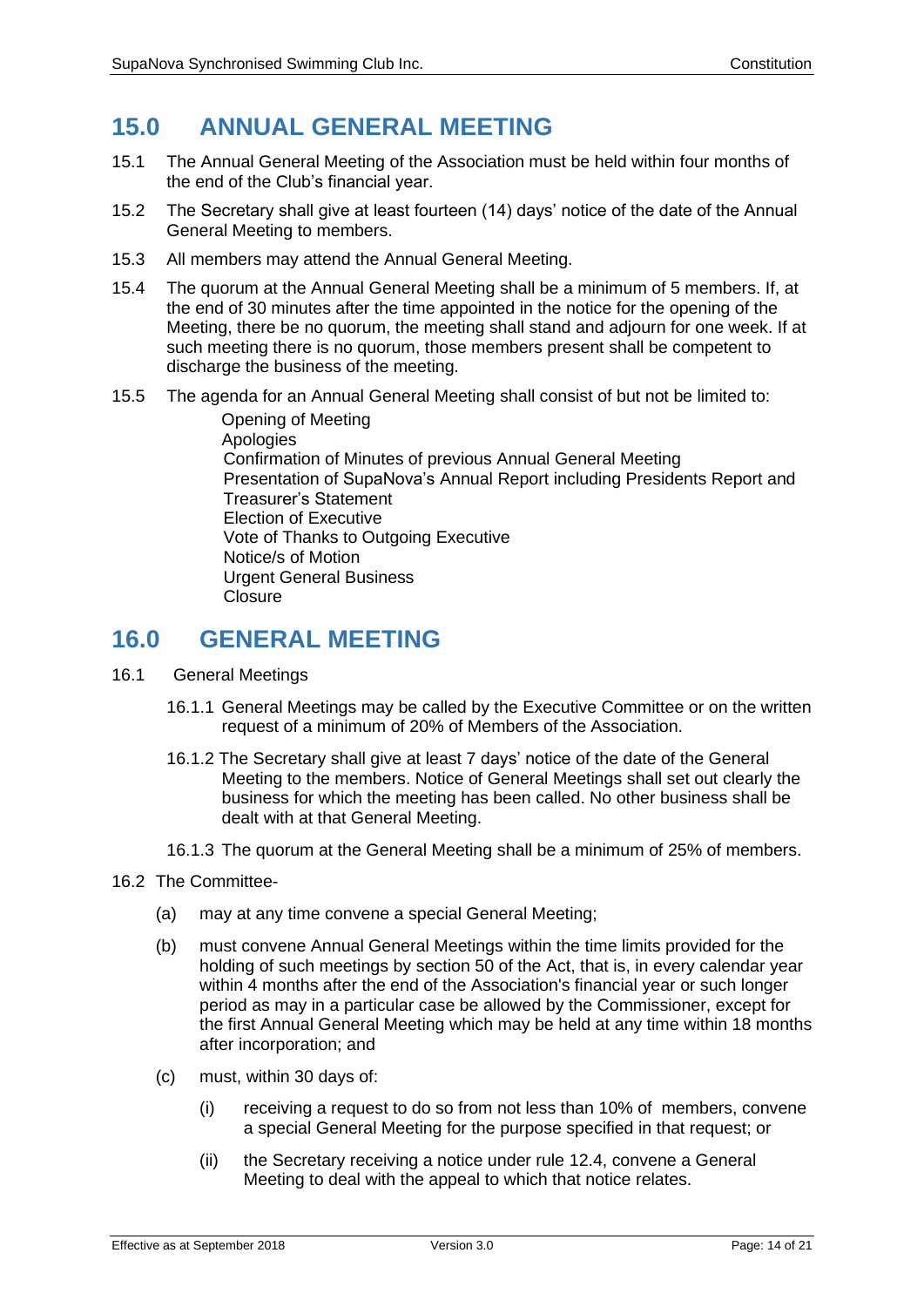- (d) must, after receiving a notice under rule 7.4, convene a General Meeting, no later than the next Annual General Meeting, at which the appeal referred to in the notice will be dealt with. Failing that, the applicant is entitled to address the Association at the next Annual General Meeting in relation to the Committee's rejection of his or her application and the Association at that meeting must confirm or set aside the decision of the Committee.
- 16.3 The members making a request referred to in sub-rule 16.2 (c) (i) must:
	- (a) state in that request the purpose for which the special General Meeting concerned is required; and
	- (b) sign that request.
- 16.4 If a special General Meeting is not convened within the relevant period of 30 days referred to-
	- (a) in sub-rule 16.2 (c) (i), the members who made the request concerned may themselves convene a special General Meeting as if they were the Committee; or
	- (b) in sub-rule 16.2 (c) (ii), the member who gave the notice concerned may him or herself convene a special General Meeting as if he or she were the Committee.
- 16.5 When a special General Meeting is convened under sub-rule 16.2 (a) or (b) the Association must pay the reasonable expenses of convening and holding the special General Meeting.
- 16.6 The Secretary must give to all members not less than 14 days' notice of a special General Meeting and that notice must specify-
	- (a) when and where the General Meeting concerned is to be held; and
	- (b) particulars of the business to be transacted at the General Meeting concerned and of the order in which that business is to be transacted.
- 16.7 The Secretary must give to all members not less than 14 days' notice of an Annual General Meeting and that notice must specify-
	- (a) when and where the Annual General Meeting is to be held;
	- (b) the particulars and order in which business is to be transacted, as follows-
		- (i) first, the consideration of the accounts and reports of the Committee;
		- (ii) second, the election of Committee members to replace outgoing Committee members; and
		- (iii) third, any other business requiring consideration by the Association at the General Meeting.
- 16.8 A special resolution may be moved either at a special General Meeting or at an Annual General Meeting, however the Secretary must give to all members not less than 14 days' notice of the meeting at which a special resolution is to be proposed. In addition to those matters specified in sub-rule 16.6 or 16.7, as relevant, the notice must also include the resolution to be proposed and the intention to propose the resolution as a special resolution.
- 16.9 The Secretary must give a notice under sub-rule 16.6 or 16.7 or 16.8 by:
	- (a) serving it on a member personally; or
	- (b) sending it to a member at the address of the member appearing in the register of members kept or by electronic means and maintained under rule 6.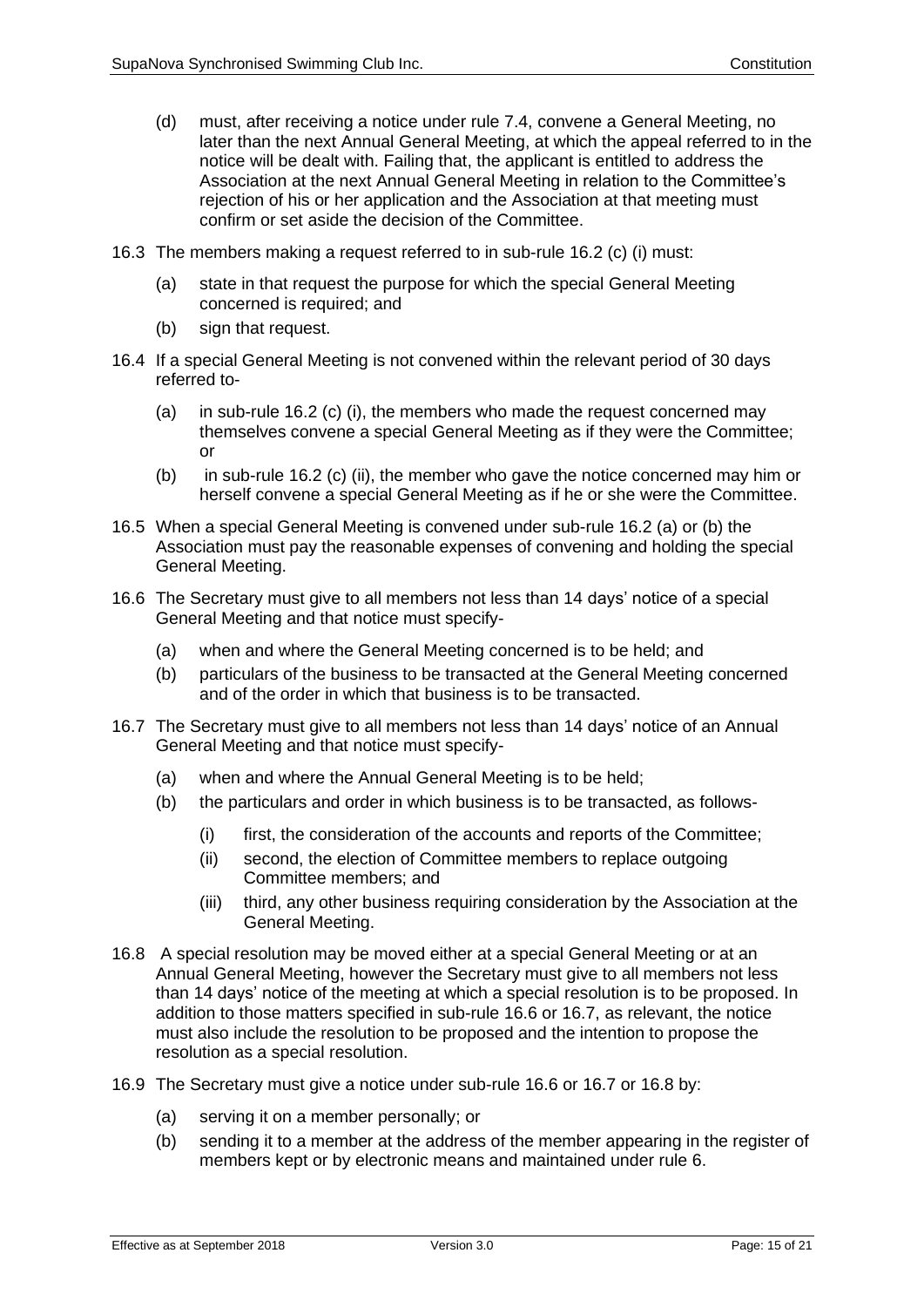# **17.0 QUORUM AND PROCEEDINGS AT A GENERAL MEETING**

- 17.1 At a General Meeting, 25% of members present in person constitute a quorum.
- 17.2 If, within 30 minutes after the time specified for the holding of a General Meeting in a notice given under 16.6 or 16.7:
	- (a) as a result of a request or notice referred to in rule 16.2 (c) or as a result of action taken under rule 16.4 a quorum is not present, the General Meeting lapses; or
	- (b) otherwise than as a result of a request, notice or action referred to in paragraph (a), the General Meeting stands adjourned to the same time on the same day in the following week and to the same venue.
- 17.3 If within 30 minutes of the time appointed by sub-rule 17.2 (b) for the resumption of an adjourned General Meeting, a quorum is not present, the members who are present in person or by proxy may nevertheless proceed with the business of that General Meeting as if a quorum were present.
- 17.4 The President may, with the consent of a General Meeting at which a quorum is present, and must, if so directed by such a General Meeting, adjourn that General Meeting from time to time and from place to place.
- 17.5 There must not be transacted at an adjourned General Meeting any business other than business left unfinished or on the agenda at the time when the General Meeting was adjourned.
- 17.6 When a General Meeting is adjourned for a period of 30 days or more, the Secretary must give notice under rule 16 of the adjourned General Meeting as if that General Meeting were a fresh General Meeting.
- 17.7 At a General Meeting-
	- (a) an ordinary resolution put to the vote will be decided by a majority of votes cast on a show of hands, and
	- (b) a special resolution put to the vote will be decided in accordance with section 51 of the Act, and, if a poll is demanded, in accordance with sub-rules 16.9 and 16.11.
- 17.8 A declaration by the President of a General Meeting that a resolution has been passed as an ordinary resolution at the meeting will be evidence of that fact unless, during the General Meeting at which the resolution is submitted, a poll is demanded in accordance with sub-rule 17.9.
- 17.9 At a General Meeting, a poll may be demanded by the President or by three or more members present in person or by proxy and, if so demanded, must be taken in such manner as the President directs.
- 17.10 If a poll is demanded and taken under sub-rule 17.9 in respect of an ordinary resolution, a declaration by the President of the result of the poll is evidence of the matter so declared.
- 17.11 A poll demanded under sub-rule 17.9 must be taken immediately on that demand being made.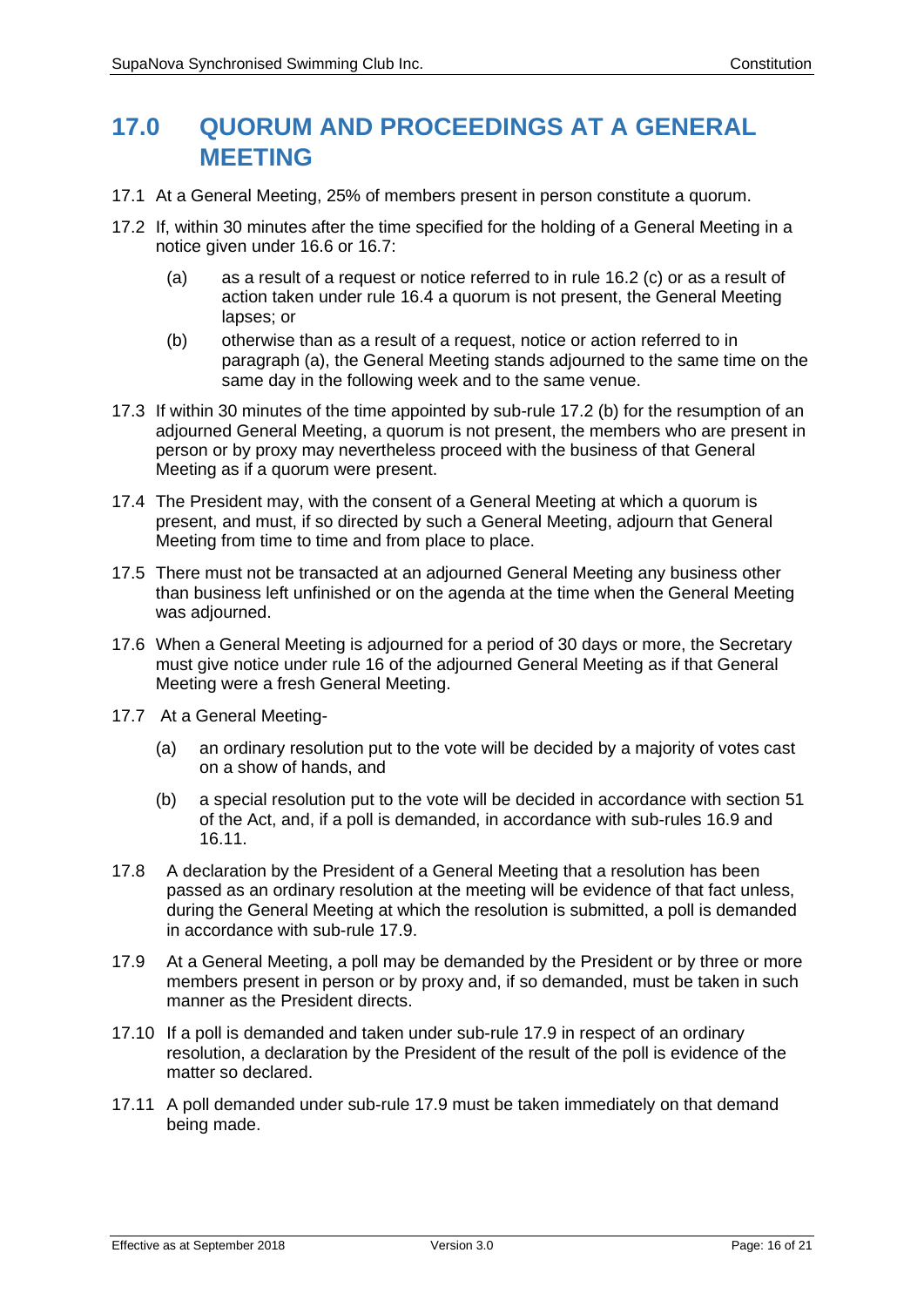# **18.0 MINUTES OF MEETING OF ASSOCIATION**

- 18.1 The Secretary must cause proper minutes of all proceedings of all General Meetings and Committee meetings (in this sub-rule called "the meeting") to be taken and then to be entered within 30 days after the holding of each meeting, as the case requires, in a minute folder kept for that purpose.
- 18.2 The President must ensure that the minutes taken of a meeting under sub-rule 18.1 are checked and minuted as being approved or noting appropriate adjustments at the next Committee meeting by the President of the meeting to which those minutes relate or by the President of the next meeting, as the case requires.
- 18.3 When minutes have approved and secured under this rule, they are, until the contrary is proved, evidence that:
	- (a) the meeting to which they relate was duly convened and held;
	- (b) all proceedings recorded as having taken place at the meeting did in fact take place at the meeting; and
	- (c) all appointments or elections purporting to have been made at the meeting have been validly made.

## **19.0 VOTING RIGHTS OF MEMBERS OF ASSOCIATION**

- 19.1 Voting powers at the Annual General Meeting and General Meetings:
	- 19.1.1 The President shall be entitled to a deliberate vote and, in the event of a tied vote, the President shall exercise a casting vote.
	- 19.1.2 Each individual member over the age of 18 shall have one (1) vote.
	- 19.1.3 A parent or guardian of a member who is under the age of 18 may have one (1) vote; the parent or guardian (one only per member) shall register to vote prior to the commencement of the meeting.
- 19.2 Voting powers at Committee Meetings;
	- 19.2.1 The President shall be entitled to a deliberate vote, and, in the event of a tied vote, the President shall exercise a casting vote.
	- 19.2.2 Each individual Executive Committee member present shall have one (1) vote.
- 19.3 Subject to these rules, each member present in person or by proxy at a General Meeting is entitled to a deliberative vote.
- 19.4 A member which is a body corporate may appoint in writing a natural person, whether or not he or she is a member, to represent it at a particular General Meeting or at all General Meetings.
- 19.5 An appointment made under sub-rule 19.4 must be made by a resolution of the board or other governing body of the body corporate concerned:
	- (a) which resolution is authenticated under the common seal of that body corporate; and
	- (b) a copy of which resolution is lodged with the Secretary.
- 19.6 A person appointed under sub-rule 19.4 to represent a member which is a body corporate is deemed for all purposes to be a member until that appointment is revoked by the body corporate or, in the case of an appointment in respect of a particular General Meeting, which appointment is not so revoked, the conclusion of that General Meeting.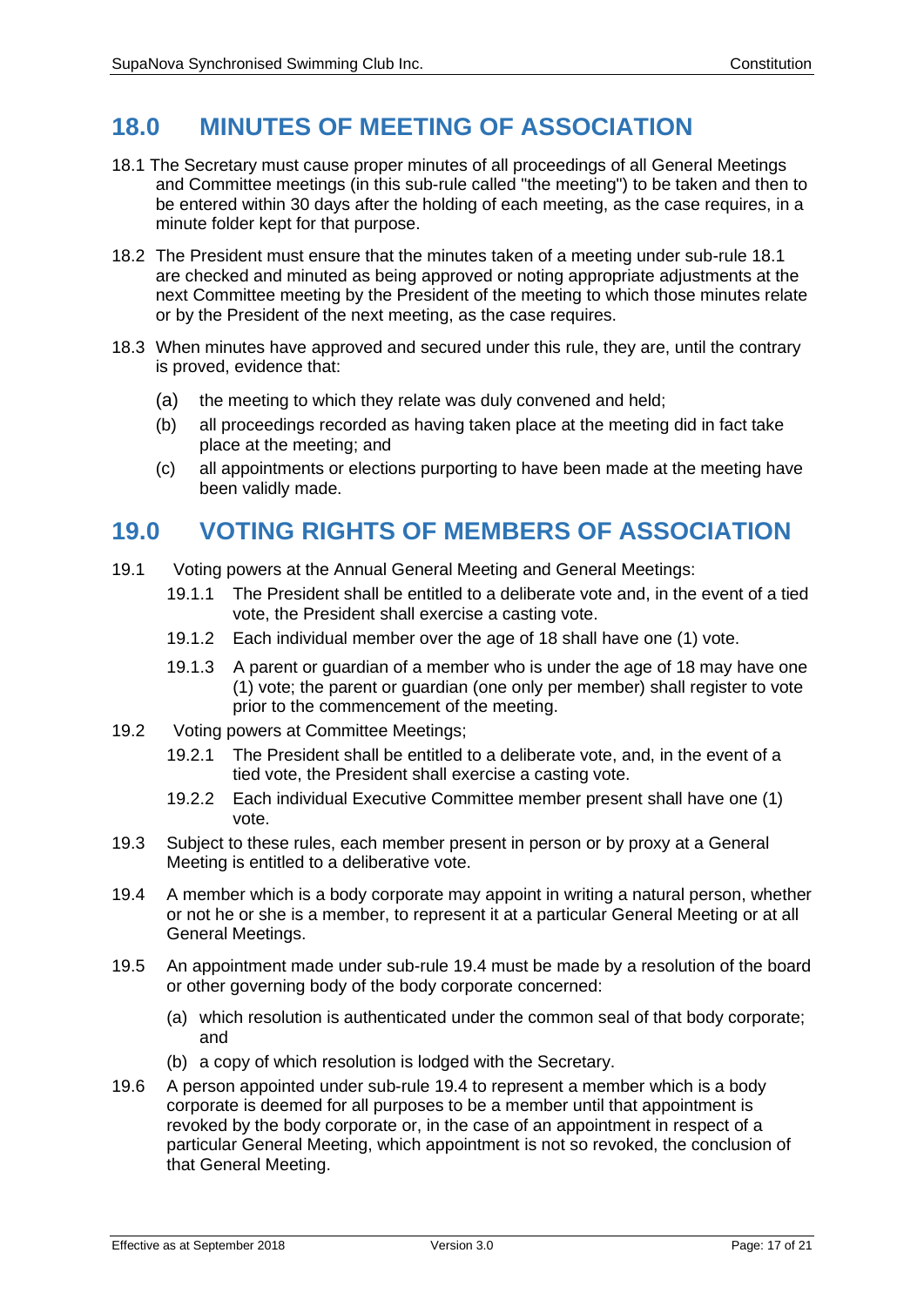# **20.0 PROXIES OF MEMBERS OF ASSOCIATION**

20.1 A member (in this rule called "the appointing member") may appoint in writing another member who is a natural person to be the proxy of the appointing member and to attend, and vote on behalf of the appointing member at any General Meeting.

### **21.0 FINANCE**

- 21.1 All funds of the Association shall be deposited into the Association's accounts at such bank or recognised financial institution as the Committee may determine.
- 21.2 All accounts due by the Association shall be paid after having being passed for payment at the Committee Meeting and when immediate payment is necessary, account/s shall be paid and the action endorsed at the next Committee Meeting.
- 21.3 Set amounts of Petty Cash may be provided to the Secretary or Travel Coordinators but only with the consent of the Committee. A record of such expenditure is to be kept.
- 21.4 All expenses greater than an amount designated by the Committee are to be approved by the Treasurer and at least one other member of the Committee. Approval is to be provided in writing or electronically and cross referenced to the expense.
- 21.5 A statement showing the financial position of the Association shall be tabled at each Committee Meeting by the Treasurer.
- 21.6 The financial year of the Association shall commence on 1 July each year. The accounts, books and all financial records of the Association shall be audited each year, if required.
- 21.7 A statement of Income and Expenditure, Assets and Liabilities shall be submitted to the Annual General Meeting. The auditor's report or review if required, shall be attached to such financial report.
- 21.8 The signatories to the Association's account/s will be the Treasurer and any one (1) from the following;

President Vice-President **Secretary Director** 

21.9 All property and income of the Association will apply solely to the promotion of the objects of the Association and no part of that property or income shall be paid or otherwise distributed, directly, or indirectly, to members, except in good faith in the promotion of these objects.

# **22.0 COMMON SEAL**

- 22.1 The Association must have a common seal on which its corporate name appears in legible characters.
- 22.2 The common seal of the Association must not be used without the express authority of the Committee and every use of that common seal must be recorded in the official minutes.
- 22.3 The affixing of the common seal of the Association must be witnessed by any two of the President, the Vice-President, the Secretary, the Director and the Treasurer.
- 22.4 The common seal of the Association must be kept in the custody of the Secretary or of such other person as the Executive Committee from time to time decides.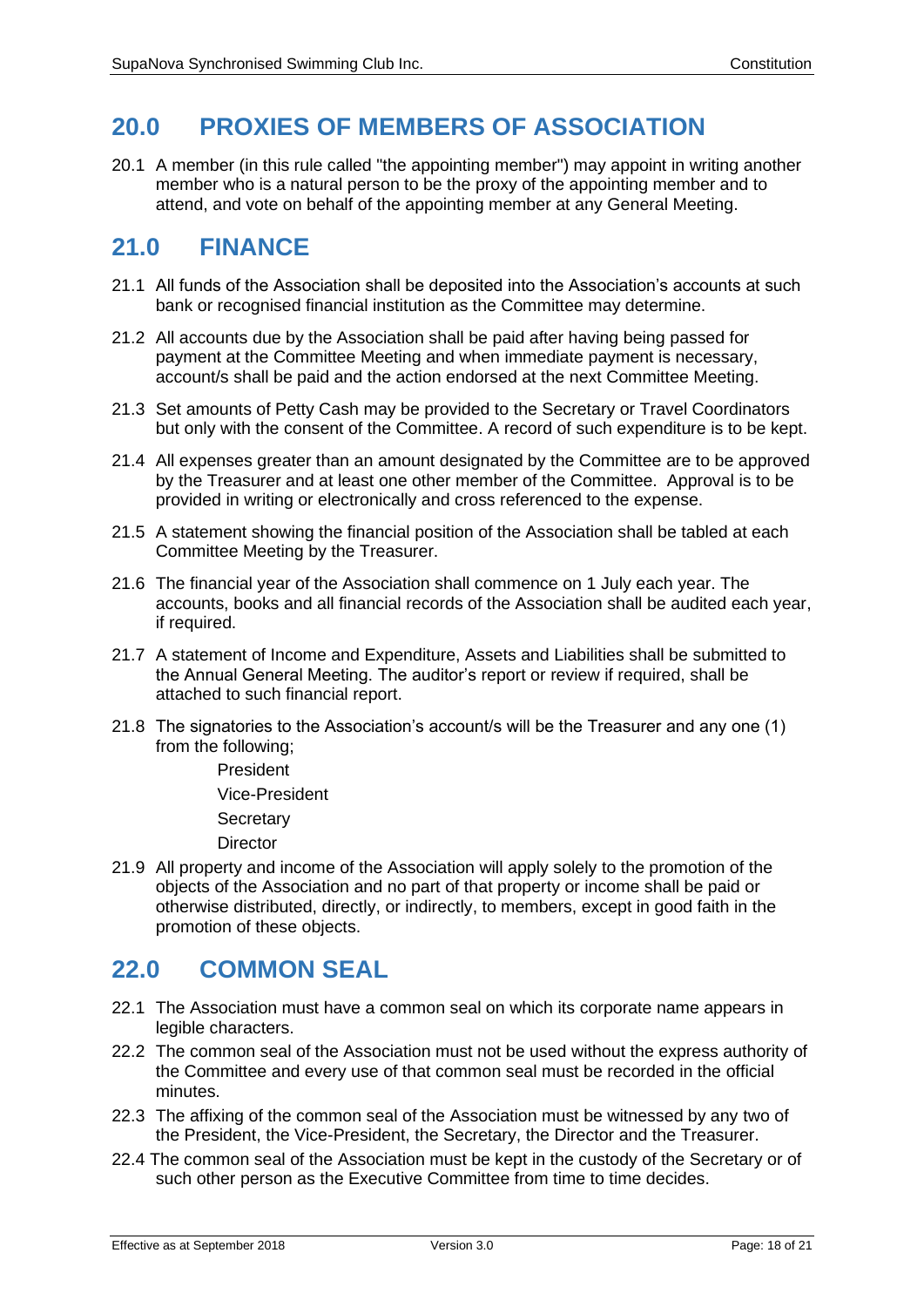# **23.0 RULES OF ASSOCIATION**

#### 23.1 Recognition of Club

The Club is a Member of the state and national body of Synchronised Swimming and is recognised by those bodies as the entity responsible for the delivery of Synchronised Swimming in the local area and is subject to compliance with this Constitution. The state and national bodies' Constitutions shall continue to be so recognised and shall administer Synchronised Swimming in the local area in accordance with the objectives of the Club.

23.2 Constitution of the Club

This Constitution will clearly reflect the Objects of the state and national bodies for Synchronised Swimming and will conform to the Constitutions of those bodies subject always to the Act.

23.3 State and ASAI

The Club may not resign, disaffiliate or otherwise seek to withdraw from its state or national body without approval by Special Resolution.

# **24.0 ALTERATIONS TO THE CONSTITUTION**

- 24.1 The Association may alter or rescind these rules, or make rules additional to these rules, in accordance with the procedure set out in sections 30, 31 and 32 of the Act, which is as follows:
	- (a) Subject to sub-rule 24.1 (d) and 24.1 (e), the Association may alter its rules by special resolution but not otherwise;
	- (b) Within one month of the passing of a special resolution altering its rules, or such further time as the Commissioner may in a particular case allow (on written application by the Association), the Association must lodge with the Commissioner notice of the special resolution setting out particulars of the alteration together with a certificate given by a member of the Committee certifying that the resolution was duly passed as a special resolution and that the rules of the Association as so altered conform to the requirements of this Act;
	- (c) An alteration of the rules of the Association does not take effect until sub-rule 24.1 (b) is complied with;
	- (d) An alteration of the rules of the Association having effect to change the name of the association does not take effect until sub-rules 24.1 (a) to 24.1 (c) are complied with and the approval of the Commissioner is given to the change of name;
	- (e) An alteration of the rules of the Association having effect to alter the objects or purposes of the association does not take effect until sub-rules 24.1 (a) to 24.1 (c) are complied with and the approval of the Commissioner is given to the alteration of the objects or purposes.
- 24.2 These rules bind every member and the Association to the same extent as if every member and the Association had signed and sealed these rules and agreed to be bound by all their provisions.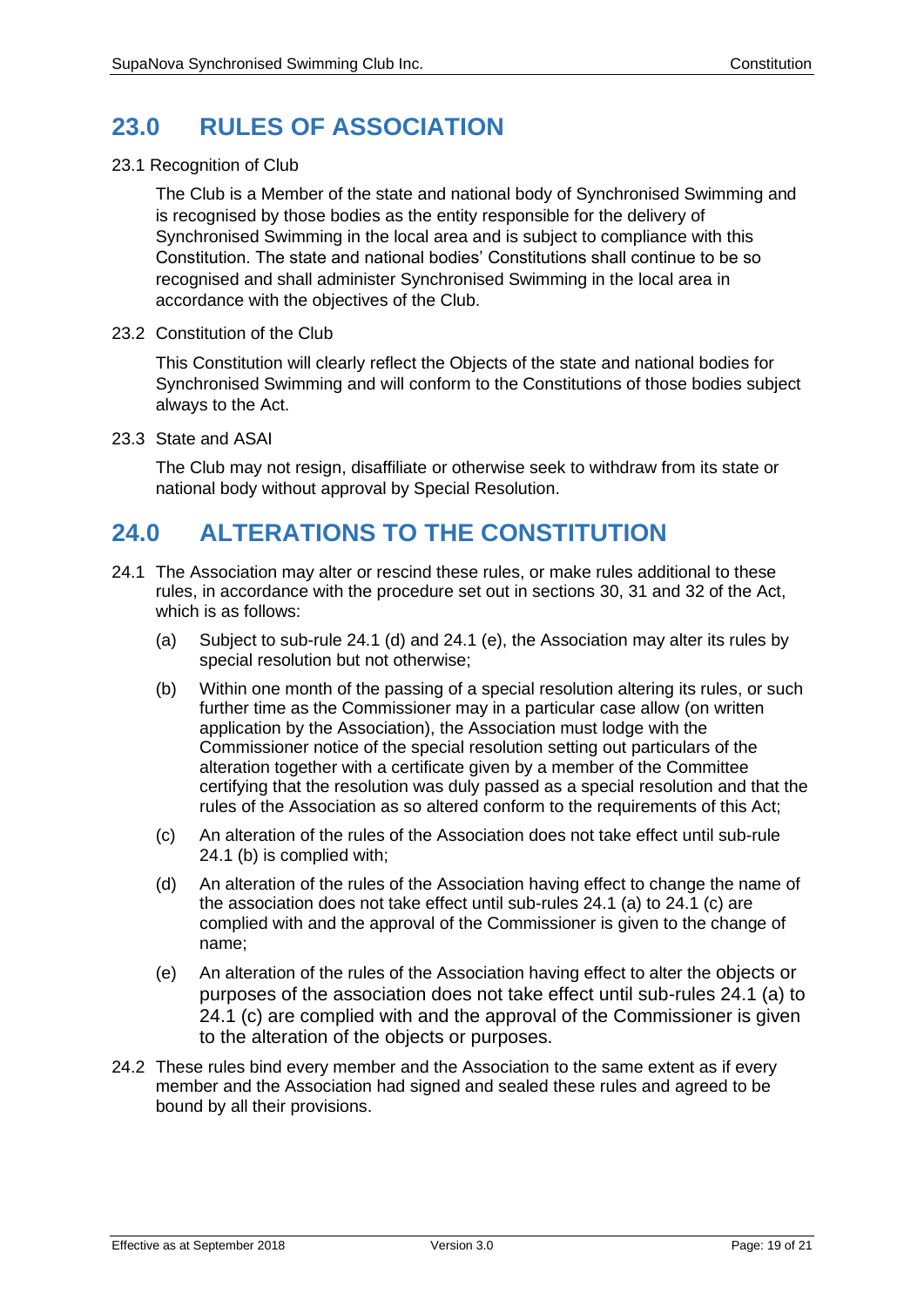# **25.0 INSPECTION OF RECORDS OF ASSOCIATION**

25.1 Having regard to privacy and confidentiality considerations, a member may at any reasonable time inspect without charge the books, documents, records and securities of the Association.

## **26.0 PRIVACY OF INFORMATION**

- 26.1 SupaNova shall request personal details from members only when the information is relevant to the day to day business of SupaNova.
- 26.2 SupaNova shall treat all information received from Members as confidential and will not give this information to any other party without the prior permission of the Member.

# **27.0 DISPUTES AND MEDIATION**

- 27.1 The grievance procedure set out in this rule applies to disputes under these rules between:
	- (a) a member and another member; or
	- (b) a member and the Association; or
	- (c) if the Association provides services to non-members, those non-members who receive services from the Association, and the Association.
- 27.2 The parties to the dispute must meet and discuss the matter in dispute, and, if possible, resolve the dispute within 14 days after the dispute comes to the attention of all of the parties.
- 27.3 If the parties are unable to resolve the dispute at the meeting, or if a party fails to attend that meeting, then the parties must, within 10 days, hold a meeting in the presence of a mediator.
- 27.4 The mediator must be-
	- (a) a person chosen by agreement between the parties; or
	- (b) in the absence of agreement-
		- (i) in the case of a dispute between a member and another member, a person appointed by the Committee of the Association;
		- (ii) in the case of a dispute between a member or relevant non-member (as defined by sub-rule (21.1) (c)) and the Association, a person who is a mediator appointed to, or employed with, a not for profit organisation.
- 27.5 A member of the Association can be a mediator.
- 27.6 The mediator cannot be a member who is a party to the dispute.
- 27.7 The parties to the dispute must, in good faith, attempt to settle the dispute by mediation.
- 27.8 The mediator, in conducting the mediation, must:
	- (a) give the parties to the mediation process every opportunity to be heard;
	- (b) allow due consideration by all parties of any written statement submitted by any party; and
	- (c) ensure that natural justice is accorded to the parties to the dispute throughout the mediation process.
- 27.9 The mediator must not determine the dispute.